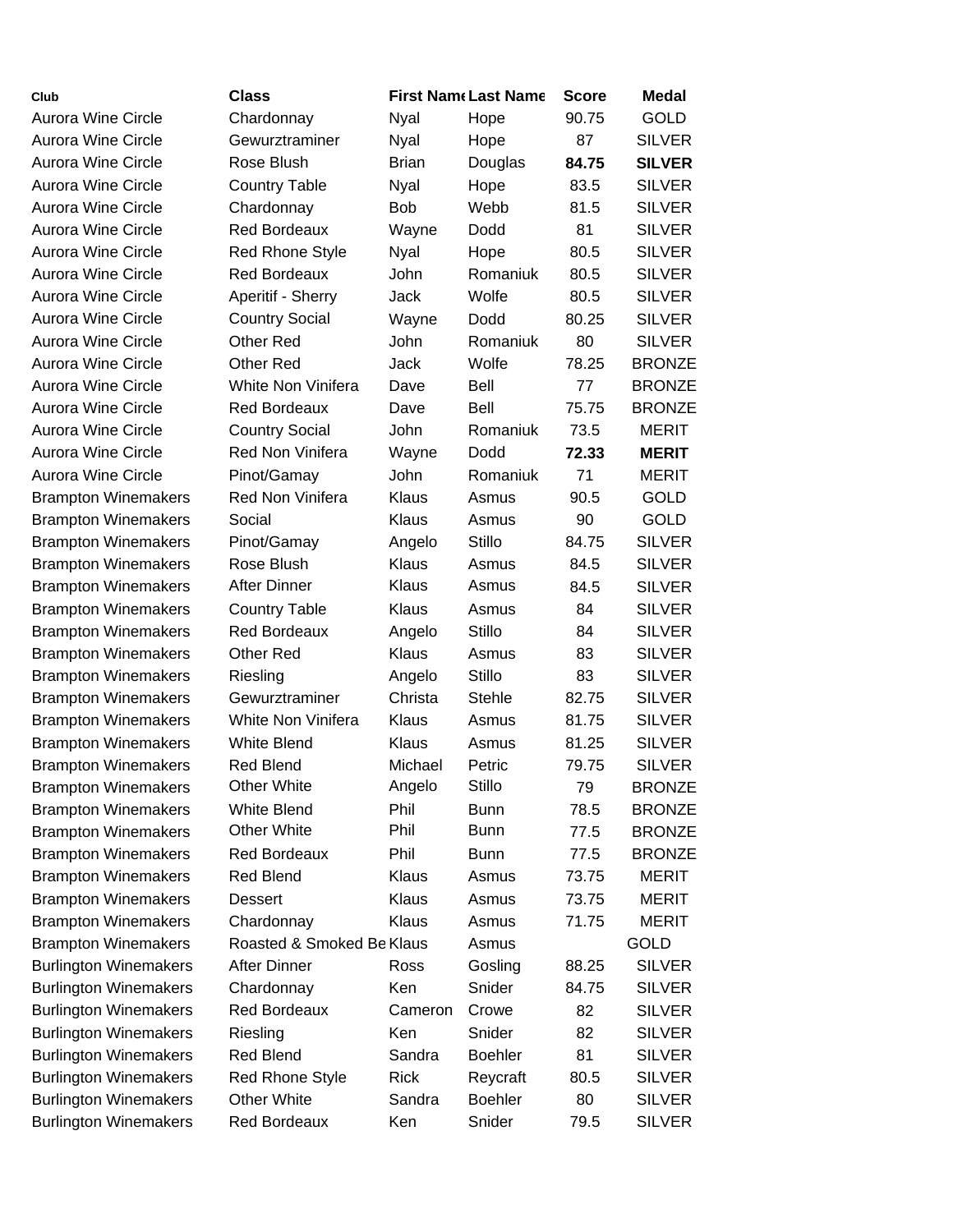| <b>Burlington Winemakers</b>                            | <b>Red Bordeaux</b>  | Sandra        | <b>Boehler</b> | 77.75 | <b>BRONZE</b> |
|---------------------------------------------------------|----------------------|---------------|----------------|-------|---------------|
| <b>Burlington Winemakers</b>                            | <b>Other Red</b>     | Sandra        | <b>Boehler</b> | 77.25 | <b>BRONZE</b> |
| <b>Burlington Winemakers</b>                            | Gewurztraminer       | Ken           | Snider         | 75.75 | <b>BRONZE</b> |
| <b>Burlington Winemakers</b>                            | <b>White Blend</b>   | Richard       | Harris         | 75.25 | <b>BRONZE</b> |
| <b>Burlington Winemakers</b>                            | <b>Red Bordeaux</b>  | Doug          | Patchett       | 74.5  | <b>BRONZE</b> |
| <b>Burlington Winemakers</b>                            | Pinot/Gamay          | Doug          | Patchett       | 73    | <b>MERIT</b>  |
| <b>Bytown Vintners</b>                                  | <b>Other White</b>   | Mike          | Charlebois     | 85.25 | <b>SILVER</b> |
| <b>Bytown Vintners</b>                                  | <b>Other Red</b>     | Mike          | Charlebois     | 84.5  | <b>SILVER</b> |
| <b>Bytown Vintners</b>                                  | Pinot/Gamay          | George        | Pikor          | 84    | <b>SILVER</b> |
| <b>Bytown Vintners</b>                                  | <b>Red Bordeaux</b>  | George        | Pikor          | 82.75 | <b>SILVER</b> |
| <b>Bytown Vintners</b>                                  | Chardonnay           | Mike          | Charlebois     | 81    | <b>SILVER</b> |
| <b>Bytown Vintners</b>                                  | Riesling             | Mike          | Charlebois     | 79.5  | <b>SILVER</b> |
| <b>Bytown Vintners</b>                                  | <b>Red Bordeaux</b>  | Mike          | Charlebois     | 78.75 | <b>BRONZE</b> |
| <b>Bytown Vintners</b>                                  | Chardinnay           | George        | Pikor          | 77    | <b>BRONZE</b> |
| <b>Bytown Vintners</b>                                  | <b>Country Table</b> | Mike          | Charlebois     | 73.25 | <b>MERIT</b>  |
| Capital Amateur Winemaker Rose Blush                    |                      | Mervin        | Quast          | 91    | <b>GOLD</b>   |
| Capital Amateur Winemaker After Dinner                  |                      | Mervin        | Quast          | 85.67 | <b>SILVER</b> |
| Capital Amateur Winemaker Red Rhone Style               |                      | Wayne         | Martin         | 83.5  | <b>SILVER</b> |
| Capital Amateur Winemaker Aperitif - Sherry             |                      | Mervin        | Quast          | 83.25 | <b>SILVER</b> |
| Capital Amateur Winemaker Gewurztraminer                |                      | Mervin        | Quast          | 83.25 | <b>SILVER</b> |
| Capital Amateur Winemaker Dessert                       |                      | Steven        | Quast          | 83    | <b>SILVER</b> |
| Capital Amateur Winemaker Red Bordeaux                  |                      | Steven        | Quast          | 82.5  | <b>SILVER</b> |
| Capital Amateur Winemaker Social                        |                      | Mervin        | Quast          | 82.25 | <b>SILVER</b> |
| Capital Amateur Winemaker Other Red                     |                      | Mervin        | Quast          | 81.5  | <b>SILVER</b> |
| Capital Amateur Winemaker Country Social                |                      | Mervin        | Quast          | 78.25 | <b>BRONZE</b> |
| Capital Amateur Winemaker Country Table                 |                      | Steven        | Quast          | 77    | <b>BRONZE</b> |
| Capital Amateur Winemaker Aperitif - Sherry             |                      | Steven        | Quast          | 76.5  | <b>BRONZE</b> |
| Capital Amateur Winemaker Other White                   |                      | <b>Steven</b> | Quast          | 76    | <b>BRONZE</b> |
| Capital Amateur Winemaker Cider                         |                      | Mervin        | Quast          | 73.75 | <b>MERIT</b>  |
| Capital Amateur Winemaker Red Bordeaux                  |                      | <b>Dick</b>   | Clark          | 72.5  | <b>MERIT</b>  |
| Capital Amateur Winemaker Riesling                      |                      | <b>Dick</b>   | Clark          | 71.75 | <b>MERIT</b>  |
| Capital Amateur Winemaker Roasted & Smoked Be Mervin    |                      |               | Quast          |       | <b>GOLD</b>   |
| Capital Amateur Winemaker Lt Lager & Hybrid Beer Mervin |                      |               | Quast          |       | <b>SILVER</b> |
| Capital Amateur Winemaker Malt-Focused Beer             |                      | Mervin        | Quast          |       | GOLD          |
| Capital Amateur Winemaker Hop-Focused Beer              |                      | Mervin        | Quast          |       | <b>SILVER</b> |
| Capital Amateur Winemaker Belgian & Wheat Beer Mervin   |                      |               | Quast          |       | <b>SILVER</b> |
| Capital Amateur Winemaker Malt-Focused Beer             |                      | Steven        | Quast          |       | GOLD          |
| Capital Amateur Winemaker Roasted & Smoked Be Steven    |                      |               | Quast          |       | <b>GOLD</b>   |
| Capital Amateur Winemaker Lt Lager & Hybrid Beer Steven |                      |               | Quast          |       | <b>SILVER</b> |
| Capital Amateur Winemaker Hop-Focused Beer              |                      | Steven        | Quast          |       | <b>SILVER</b> |
| Capital Amateur Winemaker Belgian & Wheat Beer Steven   |                      |               | Quast          |       | <b>SILVER</b> |
| Central Toronto Wine Guild After Dinner                 |                      | Peter         | <b>Bennell</b> | 89.33 | <b>SILVER</b> |
| <b>Central Toronto Wine Guild Dessert</b>               |                      | Peter         | <b>Bennell</b> | 86.25 | <b>SILVER</b> |
| Central Toronto Wine Guild Other Red                    |                      | Charles       | Fajgenbaur     | 79    | <b>BRONZE</b> |
| Central Toronto Wine Guild Red Bordeaux                 |                      | Charles       | Fajgenbaur     | 77.5  | <b>BRONZE</b> |
| Central Toronto Wine Guild Rose Blush                   |                      | Peter         | <b>Bennell</b> | 77.25 | <b>BRONZE</b> |
| Central Toronto Wine Guild Riesling                     |                      | Sophie        | Hardman        | 77.25 | <b>BRONZE</b> |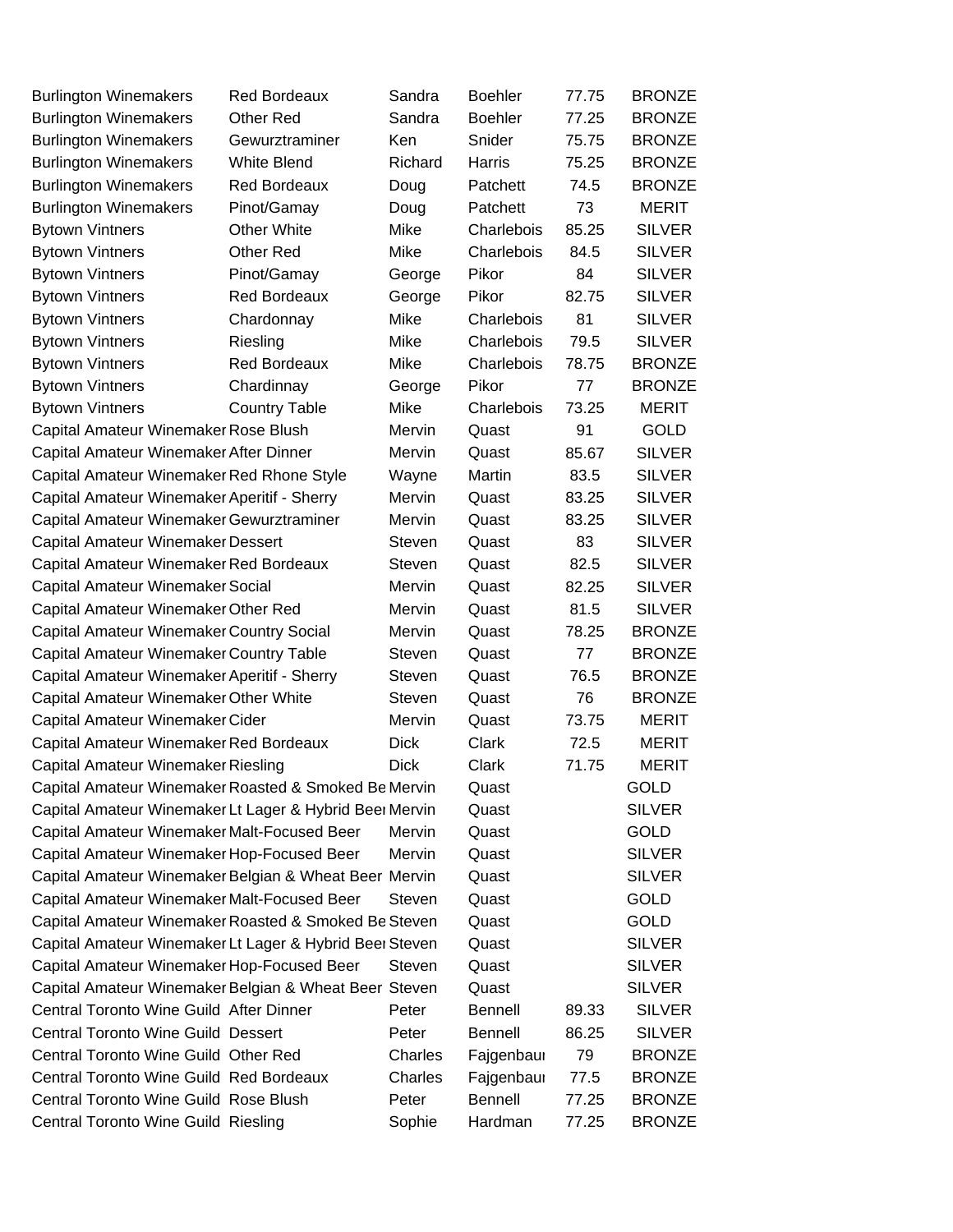| Central Toronto Wine Guild White Blend                    |                        | Sophie         | Hardman        | 77.25 | <b>BRONZE</b> |
|-----------------------------------------------------------|------------------------|----------------|----------------|-------|---------------|
| Central Toronto Wine Guild White Non Vinifera             |                        | Charles        | Fajgenbaur     | 77    | <b>BRONZE</b> |
| Central Toronto Wine Guild Gewurztraminer                 |                        | Peter          | Bennell        | 76.5  | <b>BRONZE</b> |
| Central Toronto Wine Guild Country Social                 |                        | Peter          | <b>Bennell</b> | 76    | <b>BRONZE</b> |
| <b>Central Toronto Wine Guild Dessert</b>                 |                        | Charles        | Fajgenbaur     | 73.75 | <b>MERIT</b>  |
| Central Toronto Wine Guild Chardonnay                     |                        | Peter          | <b>Bennell</b> | 73.5  | <b>MERIT</b>  |
| Central Toronto Wine Guild White Non Vinifera             |                        | Peter          | <b>Bennell</b> | 73    | <b>MERIT</b>  |
| Central Toronto Wine Guild Other White                    |                        | Sophie         | Hardman        | 73    | <b>MERIT</b>  |
| <b>Central Toronto Wine Guild Social</b>                  |                        | Peter          | <b>Bennell</b> | 72    | <b>MERIT</b>  |
| Central Toronto Wine Guild Aperitif - Sherry              |                        | Sophie         | Hardman        | 70.33 | <b>MERIT</b>  |
| Central Toronto Wine Guild Red Non Vinifera               |                        | Peter          | Bennell        |       |               |
| <b>Central Toronto Wine Guild Cider</b>                   |                        | Charles        | Fajgenbaum     |       |               |
| Central Toronto Wine Guild Lt Lager & Hybrid Beer Charles |                        |                | Fajgenbaum     |       | <b>BRONZE</b> |
| Central Toronto Wine Guild Hop-Focused Beer               |                        | Scott          | <b>Fitches</b> |       | GOLD          |
| Central Toronto Wine Guild Malt-Focused Beer              |                        | Scott          | <b>Fitches</b> |       | <b>SILVER</b> |
| Central Toronto Wine Guild Roasted & Smoked Be Greg       |                        |                | Simpson        |       | <b>SILVER</b> |
| Central Toronto Wine Guild Belgian & Wheat Beer Greg      |                        |                | Simpson        |       | <b>SILVER</b> |
| Georgetown Vintners                                       | <b>Icewine Style</b>   | Don.           | Osmond         | 90.5  | <b>GOLD</b>   |
| Georgetown Vintners                                       | Red Bordeaux           | Ray            | Shier          | 86.5  | <b>SILVER</b> |
| Georgetown Vintners                                       | Chardonnay             | Ray            | Shier          | 85    | <b>SILVER</b> |
| Georgetown Vintners                                       | Dessert                | Don            | Osmond         | 83    | <b>SILVER</b> |
| Georgetown Vintners                                       | Red Rhone Style        | Don            | Osmond         | 82.25 | <b>SILVER</b> |
| Georgetown Vintners                                       | <b>Icewine Style</b>   | Ray            | Shier          | 81.5  | <b>SILVER</b> |
| Georgetown Vintners                                       | Gewurztraminer         | Don            | Osmond         | 81.25 | <b>SILVER</b> |
| Georgetown Vintners                                       | <b>Red Rhone Style</b> | Ray            | Shier          | 81    | <b>SILVER</b> |
| Georgetown Vintners                                       | Rose Blush             | Syl            | Carle          | 79.5  | <b>SILVER</b> |
| Georgetown Vintners                                       | <b>Country Social</b>  | Syl            | Carle          | 76.75 | <b>BRONZE</b> |
| Georgetown Vintners                                       | White Non Vinifera     | Ray            | Shier          | 76.75 | <b>BRONZE</b> |
| Georgetown Vintners                                       | Riesling               | Stu            | Hess           | 74.75 | <b>BRONZE</b> |
| <b>Grey T Fermenters</b>                                  | Rose Blush             | <b>Patrick</b> | Godin          | 90.25 | <b>GOLD</b>   |
| <b>Grey T Fermenters</b>                                  | <b>Country Table</b>   | Jimmy          | <b>Brown</b>   | 80    | <b>SILVER</b> |
| <b>Grey T Fermenters</b>                                  | Rose Blush             | Ted            | Loughead       | 76    | <b>BRONZE</b> |
| Growwine                                                  | <b>Country Table</b>   | Jarmo          | Saari          | 83.5  | <b>SILVER</b> |
| Growwine                                                  | <b>Country Table</b>   | Eileen         | <b>Belfour</b> | 83.25 | <b>SILVER</b> |
| Growwine                                                  | <b>Red Bordeaux</b>    | <b>Bryan</b>   | Pell           | 80.25 | <b>SILVER</b> |
| Growwine                                                  | <b>Red Bordeaux</b>    | Paul           | Ward           | 78.5  | <b>BRONZE</b> |
| Growwine                                                  | Pinot/Gamay            | Paul           | Ward           | 78.5  | <b>BRONZE</b> |
| Growwine                                                  | <b>After Dinner</b>    | Jarmo          | Saari          | 78    | <b>BRONZE</b> |
| Growwine                                                  | <b>White Blend</b>     | <b>Rick</b>    | Wagner         | 76.5  | <b>BRONZE</b> |
| Growwine                                                  | Red Non Vinifera       | <b>Bryan</b>   | Pell           | 75.25 | <b>BRONZE</b> |
| Growwine                                                  | Riesling               | <b>Rick</b>    | Wagner         | 75    | <b>BRONZE</b> |
| Growwine                                                  | Icewine Style          | Paul           | Ward           | 73    | MERIT         |
| <b>Humber Valley Vintners</b>                             | <b>Red Rhone Style</b> | lan            | Short          | 84.75 | <b>SILVER</b> |
| <b>Humber Valley Vintners</b>                             | <b>Red Rhone Style</b> | John           | Dunlop         | 81.25 | <b>SILVER</b> |
| <b>Humber Valley Vintners</b>                             | Red Bordeaux           | Tom            | Wood           | 81.25 | <b>SILVER</b> |
| <b>Humber Valley Vintners</b>                             | Red Bordeaux           | <b>Bruno</b>   | Meneguzzi      | 80.75 | <b>SILVER</b> |
| <b>Humber Valley Vintners</b>                             | Chardonnay             | John           | LaBerge        | 79    | <b>BRONZE</b> |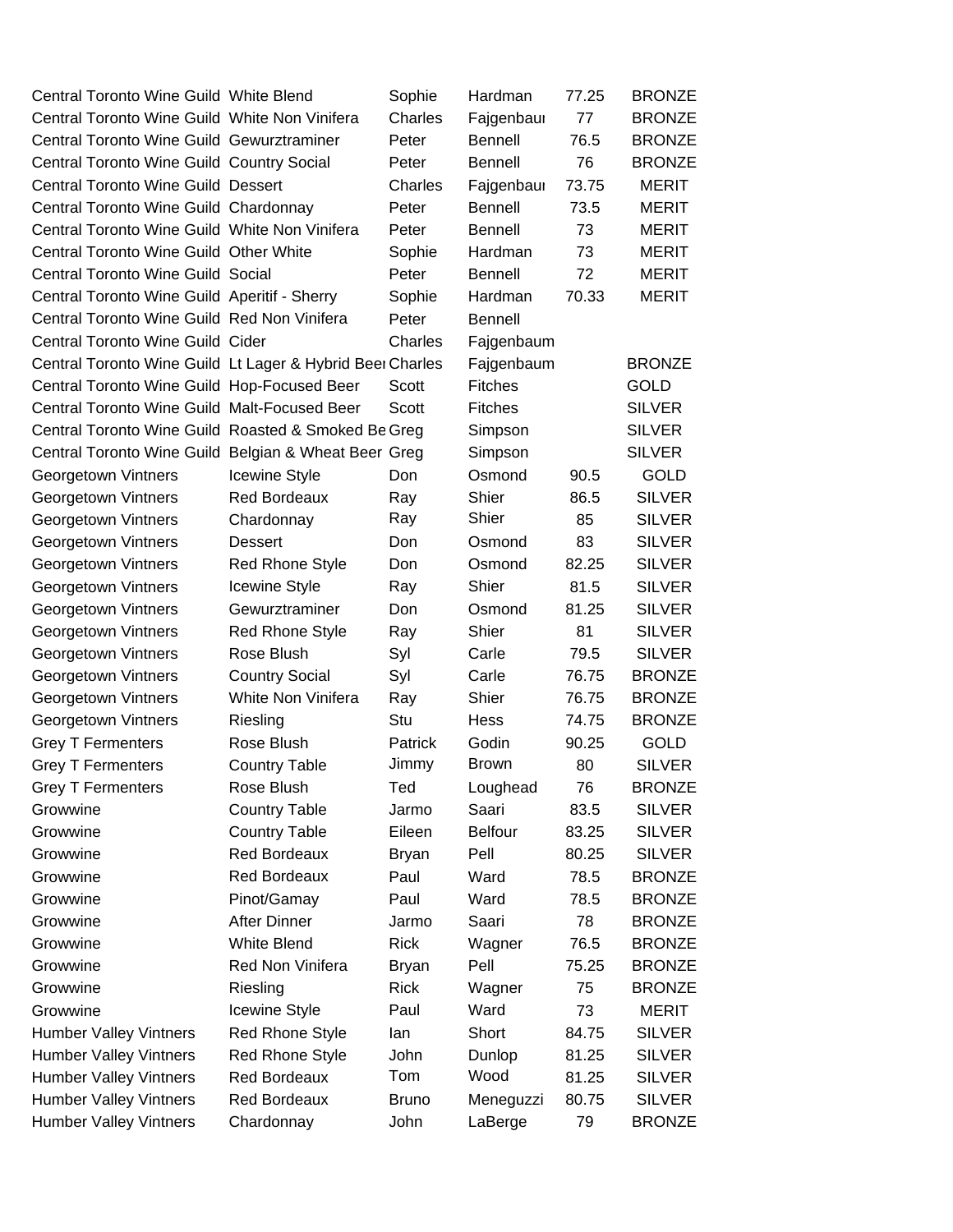| <b>Humber Valley Vintners</b> | Riesling                  | <b>Bruno</b>  | Meneguzzi     | 78.75 | <b>BRONZE</b> |
|-------------------------------|---------------------------|---------------|---------------|-------|---------------|
| <b>Humber Valley Vintners</b> | Gewurztraminer            | Tom           | Wood          | 77.25 | <b>BRONZE</b> |
| <b>Humber Valley Vintners</b> | <b>Other White</b>        | lan           | Short         | 76.25 | <b>BRONZE</b> |
| <b>Humber Valley Vintners</b> | Pinot/Gamay               | Tom           | Wood          | 76    | <b>BRONZE</b> |
| <b>Humber Valley Vintners</b> | Chardonnay                | Ellen         | Kareckas      | 75.75 | <b>BRONZE</b> |
| <b>Humber Valley Vintners</b> | <b>Other Red</b>          | <b>Bruno</b>  | Meneguzzi     | 72.75 | <b>MERIT</b>  |
| <b>Humber Valley Vintners</b> | White Non Vinifera        | John          | LaBerge       | 72.25 | <b>MERIT</b>  |
| <b>Humber Valley Vintners</b> | <b>Other White</b>        | Tom           | Wood          | 71.25 | <b>MERIT</b>  |
| <b>Humber Valley Vintners</b> | <b>Other Red</b>          | Tom           | Wood          | 69.5  | <b>MERIT</b>  |
| <b>Humber Valley Vintners</b> | Malt-Focused Beer         | Gord          | Dniprenko     |       | <b>BRONZE</b> |
| <b>Humber Valley Vintners</b> | Lt Lager & Hybrid Beerlan |               | Short         |       | <b>BRONZE</b> |
| <b>Humber Valley Vintners</b> | Roasted & Smoked Belan    |               | Short         |       | <b>BRONZE</b> |
| <b>Kawartha Krushers</b>      | <b>Red Rhone Style</b>    | John          | Delagran      | 92    | <b>GOLD</b>   |
| <b>Kawartha Krushers</b>      | <b>Red Bordeaux</b>       | Terry         | <b>McCall</b> | 92    | <b>GOLD</b>   |
| <b>Kawartha Krushers</b>      | White Non Vinifera        | <b>Burton</b> | McClelland    | 91.75 | <b>GOLD</b>   |
| <b>Kawartha Krushers</b>      | <b>After Dinner</b>       | Jim           | Lloyd         | 91    | <b>GOLD</b>   |
| <b>Kawartha Krushers</b>      | <b>Sparkling Wine</b>     | Jim           | Lloyd         | 91    | <b>GOLD</b>   |
| <b>Kawartha Krushers</b>      | Social                    | Manfred       | Hecke         | 86.5  | <b>SILVER</b> |
| <b>Kawartha Krushers</b>      | <b>Red Rhone Style</b>    | Jim           | Lloyd         | 85.5  | <b>SILVER</b> |
| <b>Kawartha Krushers</b>      | <b>Red Blend</b>          | Jim           | Lloyd         | 85.5  | <b>SILVER</b> |
| <b>Kawartha Krushers</b>      | Aperitif - Sherry         | <b>Burton</b> | McClelland    | 85    | <b>SILVER</b> |
| <b>Kawartha Krushers</b>      | <b>Red Blend</b>          | Tino          | Montopoli     | 85    | <b>SILVER</b> |
| <b>Kawartha Krushers</b>      | Other Red                 | Jim           | Lloyd         | 84.75 | <b>SILVER</b> |
| <b>Kawartha Krushers</b>      | Aperitif - Sherry         | Jim           | Lloyd         | 84.33 | <b>SILVER</b> |
| <b>Kawartha Krushers</b>      | <b>Red Bordeaux</b>       | Manfred       | Hecke         | 84.25 | <b>SILVER</b> |
| <b>Kawartha Krushers</b>      | Pinot/Gamay               | Tino          | Montopoli     | 84    | <b>SILVER</b> |
| <b>Kawartha Krushers</b>      | <b>Red Blend</b>          | <b>Ken</b>    | Maley         | 83.25 | <b>SILVER</b> |
| <b>Kawartha Krushers</b>      | <b>Red Bordeaux</b>       | Tino          | Montopoli     | 83    | <b>SILVER</b> |
| <b>Kawartha Krushers</b>      | <b>Red Bordeaux</b>       | Jim           | Lloyd         | 82.75 | <b>SILVER</b> |
| <b>Kawartha Krushers</b>      | Sparkling Wine            | <b>Burton</b> | McClelland    | 81.25 | <b>SILVER</b> |
| <b>Kawartha Krushers</b>      | White Non Vinifera        | Manfred       | Hecke         | 80.5  | <b>SILVER</b> |
| Kawartha Krushers             | <b>Red Bordeaux</b>       | <b>Burton</b> | McClelland    | 80.5  | <b>SILVER</b> |
| <b>Kawartha Krushers</b>      | <b>After Dinner</b>       | Tino          | Montopoli     | 80.5  | <b>SILVER</b> |
| <b>Kawartha Krushers</b>      | Social                    | <b>Burton</b> | McClelland    | 80.25 | <b>SILVER</b> |
| <b>Kawartha Krushers</b>      | Gewurztraminer            | Jim           | Lloyd         | 80    | <b>SILVER</b> |
| Kawartha Krushers             | Other Red                 | John          | Delagran      | 78.25 | <b>BRONZE</b> |
| <b>Kawartha Krushers</b>      | Chardonnay                | Ken           | Maley         | 78.25 | <b>BRONZE</b> |
| <b>Kawartha Krushers</b>      | <b>White Blend</b>        | <b>Burton</b> | McClelland    | 78.25 | <b>BRONZE</b> |
| <b>Kawartha Krushers</b>      | Dessert                   | <b>Burton</b> | McClelland    | 78.25 | <b>BRONZE</b> |
| <b>Kawartha Krushers</b>      | <b>Country Social</b>     | Jim           | Lloyd         | 77.5  | <b>BRONZE</b> |
| <b>Kawartha Krushers</b>      | Icewine Style             | Tino          | Montopoli     | 76.5  | <b>BRONZE</b> |
| <b>Kawartha Krushers</b>      | <b>White Blend</b>        | Tino          | Montopoli     | 76.25 | <b>BRONZE</b> |
| <b>Kawartha Krushers</b>      | Chardonnay                | Tino          | Montopoli     | 75.5  | <b>BRONZE</b> |
| <b>Kawartha Krushers</b>      | Other White               | <b>Burton</b> | McClelland    | 75.33 | <b>BRONZE</b> |
| <b>Kawartha Krushers</b>      | Other Red                 | <b>Burton</b> | McClelland    | 74.67 | <b>BRONZE</b> |
| <b>Kawartha Krushers</b>      | Pinot/Gamay               | <b>Burton</b> | McClelland    | 74.25 | MERIT         |
| Kawartha Krushers             | Riesling                  | <b>Burton</b> | McClelland    | 73    | <b>MERIT</b>  |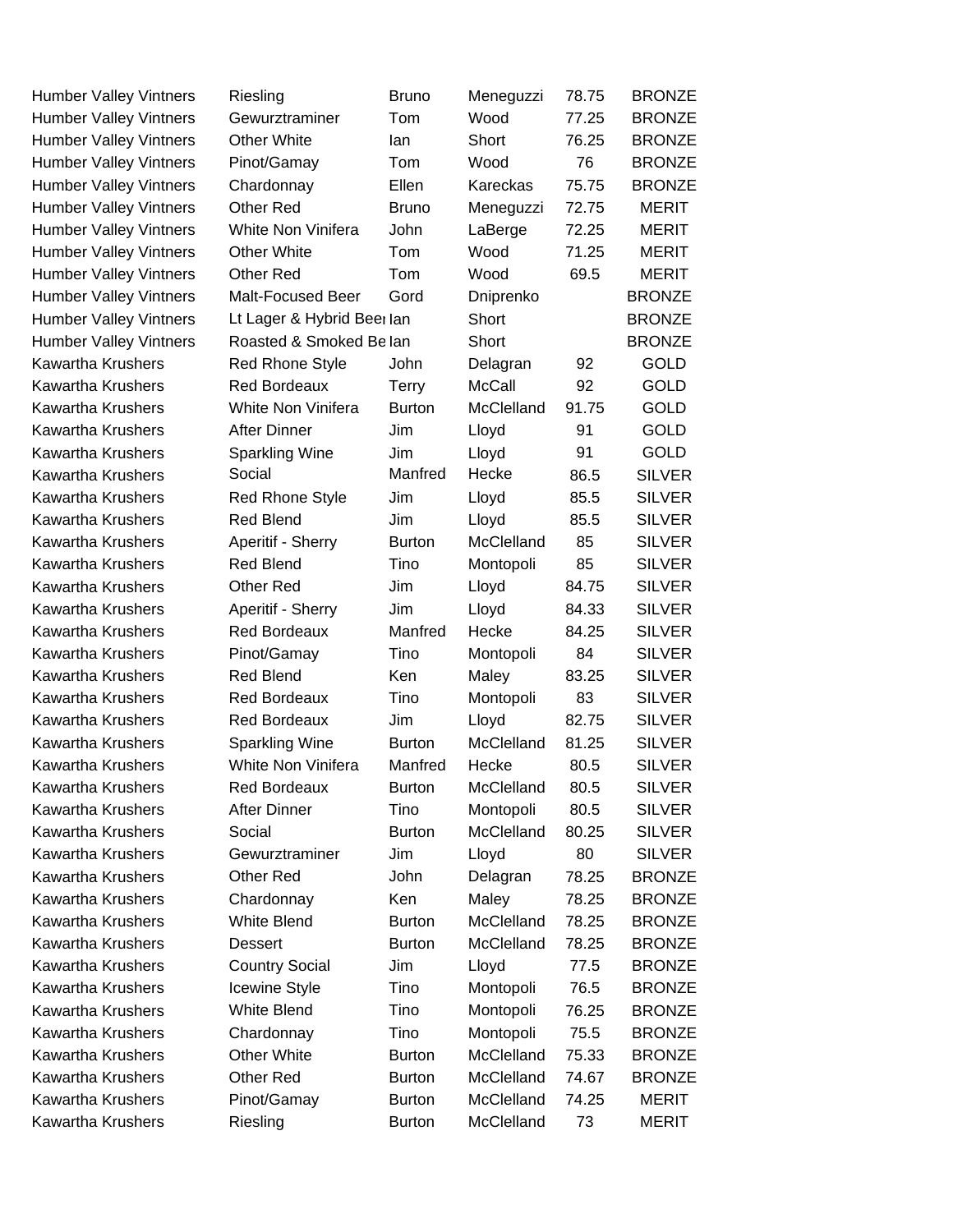| <b>Kawartha Krushers</b>    | Rose Blush                 | Jim          | Lloyd      | 72.25    | <b>MERIT</b>  |
|-----------------------------|----------------------------|--------------|------------|----------|---------------|
| <b>Kawartha Krushers</b>    | Social                     | Jim          | Lloyd      | 68       |               |
| <b>Kawartha Krushers</b>    | Pinot/Gamay                | Jim          | Lloyd      | $\Omega$ |               |
| Kawartha Krushers           | Roasted & Smoked Be Burton |              | McClelland |          | <b>SILVER</b> |
| K-W Winemakers Guild        | Cider                      | <b>Steve</b> | McDonald   | 93.75    | <b>GOLD</b>   |
| K-W Winemakers Guild        | Aperitif - Sherry          | Don          | Panagapka  | 93.25    | <b>GOLD</b>   |
| K-W Winemakers Guild        | <b>After Dinner</b>        | Norman       | Falk       | 92.5     | <b>GOLD</b>   |
| <b>K-W Winemakers Guild</b> | Dessert                    | <b>Bruce</b> | MacLaurin  | 91.5     | <b>GOLD</b>   |
| K-W Winemakers Guild        | <b>After Dinner</b>        | <b>Steve</b> | McDonald   | 91.25    | <b>GOLD</b>   |
| <b>K-W Winemakers Guild</b> | <b>After Dinner</b>        | Don          | Panagapka  | 91.25    | <b>GOLD</b>   |
| K-W Winemakers Guild        | <b>White Blend</b>         | Don          | Panagapka  | 91       | <b>GOLD</b>   |
| K-W Winemakers Guild        | <b>After Dinner</b>        | <b>Bruce</b> | MacLaurin  | 90.75    | <b>GOLD</b>   |
| <b>K-W Winemakers Guild</b> | Social                     | <b>Steve</b> | McDonald   | 90.75    | <b>GOLD</b>   |
| K-W Winemakers Guild        | <b>Country Social</b>      | <b>Steve</b> | McDonald   | 90.75    | <b>GOLD</b>   |
| K-W Winemakers Guild        | <b>Red Bordeaux</b>        | <b>Steve</b> | McDonald   | 90.5     | <b>GOLD</b>   |
| K-W Winemakers Guild        | <b>Country Social</b>      | Don          | Panagapka  | 90.5     | <b>GOLD</b>   |
| K-W Winemakers Guild        | <b>Country Social</b>      | Norman       | Falk       | 90.25    | <b>GOLD</b>   |
| K-W Winemakers Guild        | <b>Red Rhone Style</b>     | <b>Bruce</b> | MacLaurin  | 90.25    | <b>GOLD</b>   |
| K-W Winemakers Guild        | Gewurztraminer             | <b>Steve</b> | McDonald   | 90.25    | <b>GOLD</b>   |
| K-W Winemakers Guild        | <b>Country Table</b>       | <b>Steve</b> | McDonald   | 90       | <b>GOLD</b>   |
| <b>K-W Winemakers Guild</b> | <b>Red Bordeaux</b>        | Don          | Panagapka  | 90       | <b>GOLD</b>   |
| K-W Winemakers Guild        | <b>Other White</b>         | Don          | Panagapka  | 90       | <b>GOLD</b>   |
| K-W Winemakers Guild        | Dessert                    | Don          | Panagapka  | 88.75    | <b>SILVER</b> |
| K-W Winemakers Guild        | Pinot/Gamay                | Norman       | Falk       | 87.5     | <b>SILVER</b> |
| K-W Winemakers Guild        | Social                     | <b>Bruce</b> | MacLaurin  | 87.5     | <b>SILVER</b> |
| <b>K-W Winemakers Guild</b> | <b>Red Blend</b>           | <b>Bruce</b> | MacLaurin  | 86.5     | <b>SILVER</b> |
| K-W Winemakers Guild        | Dessert                    | <b>Steve</b> | McDonald   | 86.5     | <b>SILVER</b> |
| <b>K-W Winemakers Guild</b> | <b>Red Non Vinifera</b>    | Chris        | Kreamer    | 86       | <b>SILVER</b> |
| K-W Winemakers Guild        | Chardonnay                 | <b>Steve</b> | McDonald   | 85.75    | <b>SILVER</b> |
| K-W Winemakers Guild        | <b>Red Bordeaux</b>        | <b>Bruce</b> | MacLaurin  | 85.5     | <b>SILVER</b> |
| K-W Winemakers Guild        | <b>Country Table</b>       | Don          | Panagapka  | 84.67    | <b>SILVER</b> |
| K-W Winemakers Guild        | Aperitif - Sherry          | <b>Steve</b> | McDonald   | 84.5     | <b>SILVER</b> |
| K-W Winemakers Guild        | <b>Red Rhone Style</b>     | Mat          | Vaughan    | 84.25    | <b>SILVER</b> |
| K-W Winemakers Guild        | Chardonnay                 | <b>Bruce</b> | MacLaurin  | 84       | <b>SILVER</b> |
| K-W Winemakers Guild        | Gewurztraminer             | Don          | Panagapka  | 84       | <b>SILVER</b> |
| <b>K-W Winemakers Guild</b> | <b>Other Red</b>           | Don          | Panagapka  | 84       | <b>SILVER</b> |
| K-W Winemakers Guild        | Other White                | Mat          | Vaughan    | 83.75    | <b>SILVER</b> |
| <b>K-W Winemakers Guild</b> | <b>Red Rhone Style</b>     | Pete         | Mason      | 83.5     | <b>SILVER</b> |
| <b>K-W Winemakers Guild</b> | Icewine Style              | Mat          | Vaughan    | 83.5     | <b>SILVER</b> |
| <b>K-W Winemakers Guild</b> | <b>Red Rhone Style</b>     | Don          | Panagapka  | 83.25    | <b>SILVER</b> |
| K-W Winemakers Guild        | White Blend                | Mat          | Vaughan    | 83       | <b>SILVER</b> |
| K-W Winemakers Guild        | Social                     | Mat          | Vaughan    | 83       | <b>SILVER</b> |
| <b>K-W Winemakers Guild</b> | <b>Red Bordeaux</b>        | Mat          | Vaughan    | 82.75    | <b>SILVER</b> |
| K-W Winemakers Guild        | Other Red                  | <b>Steve</b> | McDonald   | 82.5     | <b>SILVER</b> |
| K-W Winemakers Guild        | Rose Blush                 | Don          | Panagapka  | 82.5     | <b>SILVER</b> |
| <b>K-W Winemakers Guild</b> | <b>Red Rhone Style</b>     | Norman       | Falk       | 82.25    | <b>SILVER</b> |
| K-W Winemakers Guild        | Aperitif - Sherry          | Don          | Panagapka  | 82       | <b>SILVER</b> |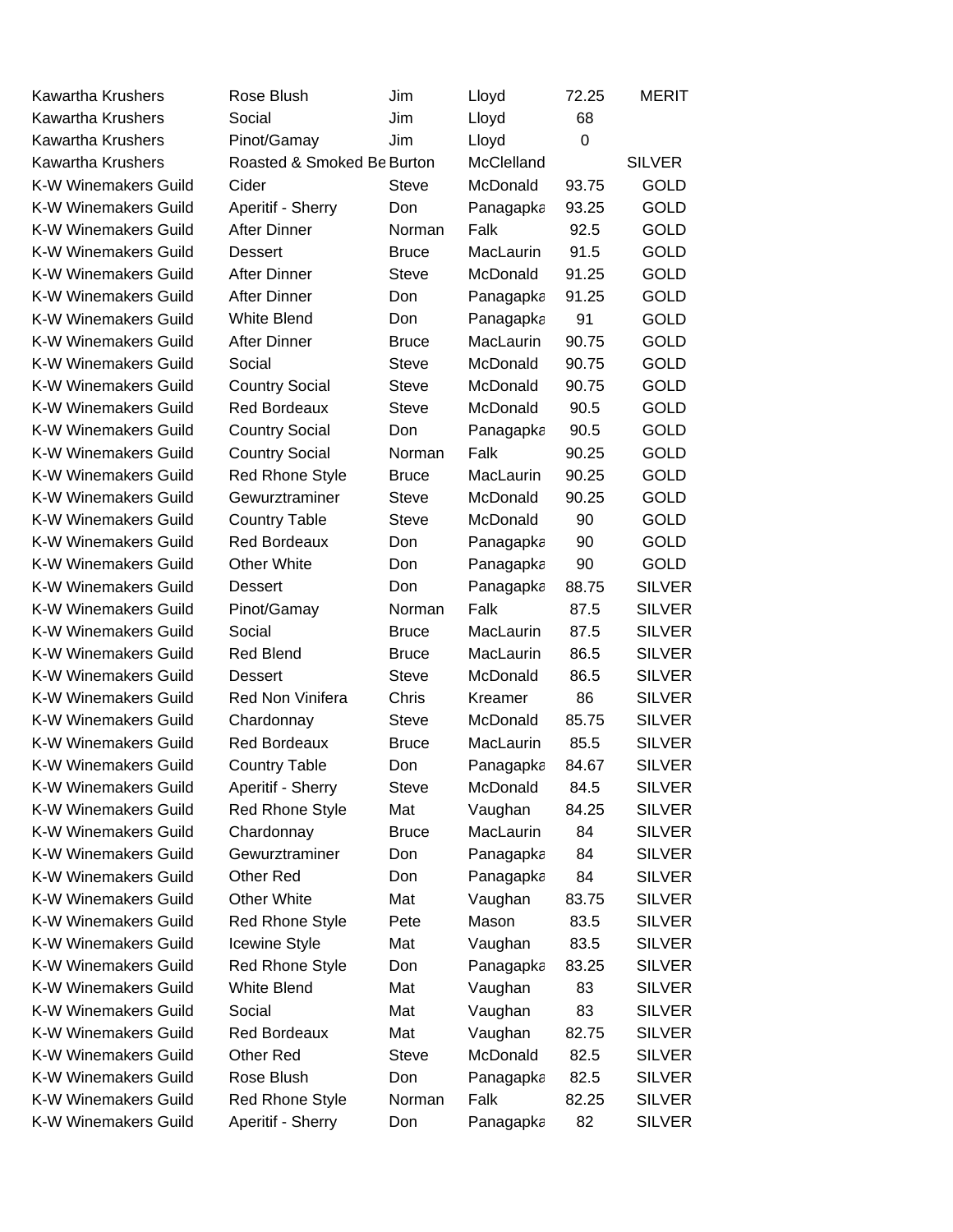| <b>K-W Winemakers Guild</b> | Chardonnay             | Mat          | Vaughan   | 82    | <b>SILVER</b> |
|-----------------------------|------------------------|--------------|-----------|-------|---------------|
| <b>K-W Winemakers Guild</b> | Rose Blush             | Mat          | Vaughan   | 81.8  | <b>SILVER</b> |
| <b>K-W Winemakers Guild</b> | <b>Red Rhone Style</b> | <b>Steve</b> | McDonald  | 81.5  | <b>SILVER</b> |
| K-W Winemakers Guild        | Other Red              | Chris        | Kreamer   | 81.25 | <b>SILVER</b> |
| <b>K-W Winemakers Guild</b> | Pinot/Gamay            | <b>Bruce</b> | MacLaurin | 81.25 | <b>SILVER</b> |
| K-W Winemakers Guild        | Pinot/Gamay            | Don          | Panagapka | 81    | <b>SILVER</b> |
| <b>K-W Winemakers Guild</b> | <b>Red Blend</b>       | Don          | Panagapka | 81    | <b>SILVER</b> |
| <b>K-W Winemakers Guild</b> | Pinot/Gamay            | <b>Steve</b> | McDonald  | 80.75 | <b>SILVER</b> |
| K-W Winemakers Guild        | Gewurtztraminer        | Mat          | Vaughan   | 80.75 | <b>SILVER</b> |
| <b>K-W Winemakers Guild</b> | <b>Red Blend</b>       | <b>Chris</b> | Kreamer   | 80.5  | <b>SILVER</b> |
| <b>K-W Winemakers Guild</b> | <b>Sparkling Wine</b>  | <b>Steve</b> | McDonald  | 80.5  | <b>SILVER</b> |
| <b>K-W Winemakers Guild</b> | <b>Red Blend</b>       | Mat          | Vaughan   | 80.5  | <b>SILVER</b> |
| <b>K-W Winemakers Guild</b> | Riesling               | <b>Steve</b> | McDonald  | 80.25 | <b>SILVER</b> |
| K-W Winemakers Guild        | Chardonnay             | Don          | Panagapka | 80.25 | <b>SILVER</b> |
| <b>K-W Winemakers Guild</b> | White Non Vinifera     | Mat          | Vaughan   | 80    | <b>SILVER</b> |
| K-W Winemakers Guild        | Icewine Style          | Norman       | Falk      | 79.75 | <b>SILVER</b> |
| <b>K-W Winemakers Guild</b> | <b>Country Sweet</b>   | Mat          | Vaughan   | 79.75 | <b>SILVER</b> |
| <b>K-W Winemakers Guild</b> | Riesling               | Don          | Panagapka | 79.25 | <b>BRONZE</b> |
| K-W Winemakers Guild        | <b>Red Rhone Style</b> | <b>Chris</b> | Kreamer   | 79    | <b>BRONZE</b> |
| K-W Winemakers Guild        | <b>White Blend</b>     | <b>Bruce</b> | Maclaurin | 79    | <b>BRONZE</b> |
| K-W Winemakers Guild        | <b>Country Table</b>   | <b>Bruce</b> | MacLaurin | 79    | <b>BRONZE</b> |
| <b>K-W Winemakers Guild</b> | Icewine Style          | <b>Bruce</b> | MacLaurin | 78.75 | <b>BRONZE</b> |
| <b>K-W Winemakers Guild</b> | <b>Other White</b>     | Norman       | Falk      | 78.5  | <b>BRONZE</b> |
| K-W Winemakers Guild        | Red Blend              | <b>Steve</b> | McDonald  | 78.5  | <b>BRONZE</b> |
| <b>K-W Winemakers Guild</b> | Pinot/Gamay            | Mat          | Vaughan   | 78.5  | <b>BRONZE</b> |
| <b>K-W Winemakers Guild</b> | Red Non Vinifera       | Mat          | Vaughan   | 78.5  | <b>BRONZE</b> |
| <b>K-W Winemakers Guild</b> | White Non Vinifera     | Chris        | Kreamer   | 78.25 | <b>BRONZE</b> |
| <b>K-W Winemakers Guild</b> | White Non Vinifera     | <b>Steve</b> | McDonald  | 78.25 | <b>BRONZE</b> |
| <b>K-W Winemakers Guild</b> | Cider                  | Don          | Panagapka | 78.25 | <b>BRONZE</b> |
| <b>K-W Winemakers Guild</b> | Pinot/Gamay            | Chris        | Kreamer   | 77.75 | <b>BRONZE</b> |
| <b>K-W Winemakers Guild</b> | Riesling               | Mat          | Vaughan   | 77.75 | <b>BRONZE</b> |
| K-W Winemakers Guild        | Dessert                | Mat          | Vaughan   | 77.75 | <b>BRONZE</b> |
| K-W Winemakers Guild        | Other Red              | Mat          | Vaughan   | 77.75 | <b>BRONZE</b> |
| <b>K-W Winemakers Guild</b> | Riesling               | Chris        | Kreamer   | 77.25 | <b>BRONZE</b> |
| K-W Winemakers Guild        | White Non Vinifera     | Don          | Panagapka | 77    | <b>BRONZE</b> |
| <b>K-W Winemakers Guild</b> | Gewurztraminer         | <b>Bruce</b> | MacLaurin | 76.75 | <b>BRONZE</b> |
| <b>K-W Winemakers Guild</b> | <b>Other White</b>     | Pete         | Mason     | 76.75 | <b>BRONZE</b> |
| K-W Winemakers Guild        | <b>Other White</b>     | <b>Steve</b> | McDonald  | 76.75 | <b>BRONZE</b> |
| <b>K-W Winemakers Guild</b> | Social                 | Don          | Panagapka | 76.75 | <b>BRONZE</b> |
| K-W Winemakers Guild        | Red Non Vinifera       | Don          | Panagapka | 76.5  | <b>BRONZE</b> |
| K-W Winemakers Guild        | <b>Red Bordeaux</b>    | Chris        | Kreamer   | 76.25 | <b>BRONZE</b> |
| K-W Winemakers Guild        | Aperitif - Sherry      | <b>Steve</b> | McDonald  | 76    | <b>BRONZE</b> |
| K-W Winemakers Guild        | Icewine Style          | Don          | Panagapka | 75.75 | <b>BRONZE</b> |
| K-W Winemakers Guild        | Rose Blush             | Norman       | Falk      | 75.67 | <b>BRONZE</b> |
| K-W Winemakers Guild        | <b>Dessert</b>         | Chris        | Kreamer   | 75    | <b>BRONZE</b> |
| K-W Winemakers Guild        | <b>Red Bordeaux</b>    | Pete         | Mason     | 74.5  | <b>BRONZE</b> |
| K-W Winemakers Guild        | Red Blend              | Norman       | Falk      | 74.25 | <b>MERIT</b>  |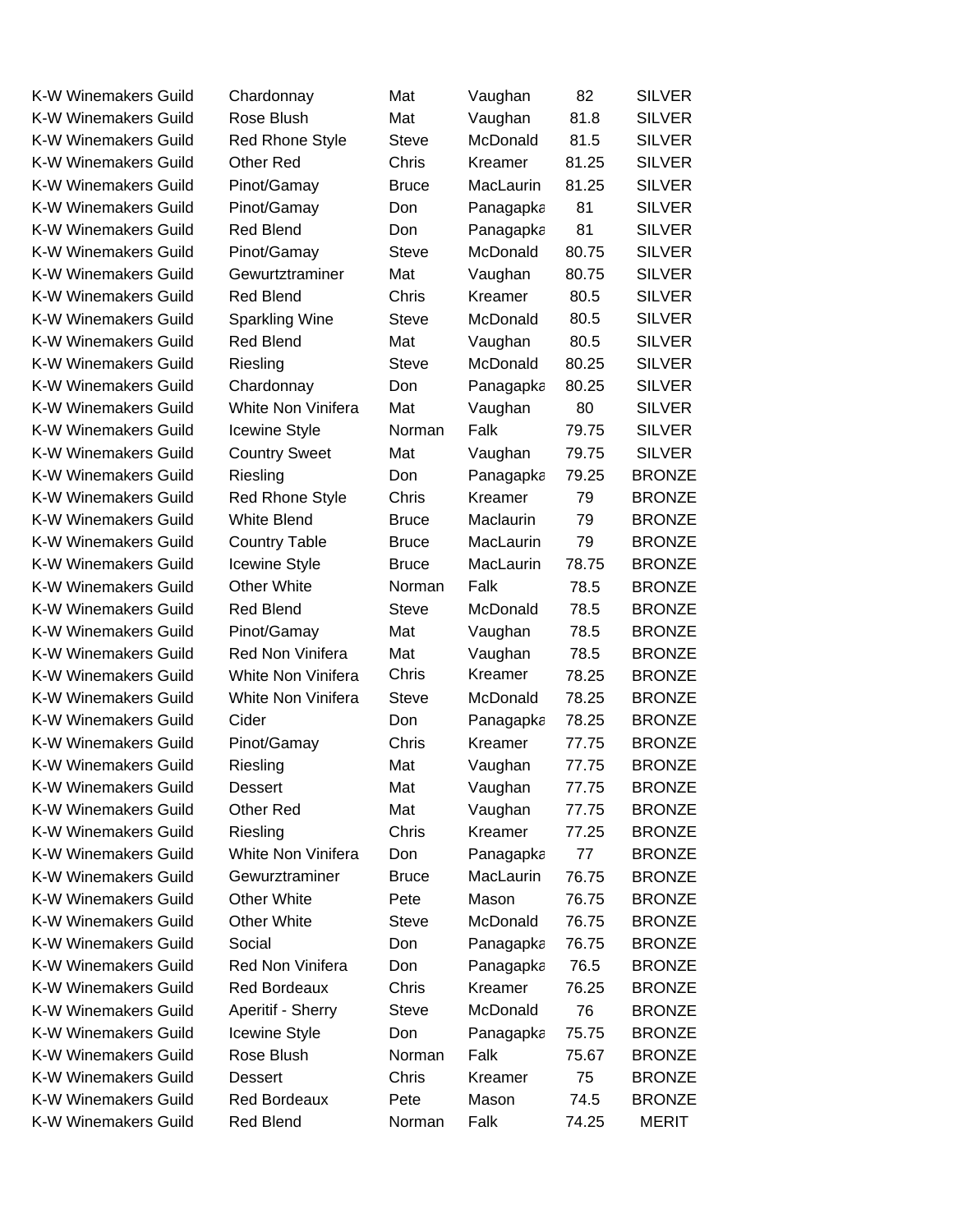| <b>K-W Winemakers Guild</b> | Riesling                   | Norman         | Falk            | 73.5        | <b>MERIT</b>  |
|-----------------------------|----------------------------|----------------|-----------------|-------------|---------------|
| <b>K-W Winemakers Guild</b> | Aperitif - Sherry          | <b>Bruce</b>   | MacLaurin       | 73.25       | <b>MERIT</b>  |
| K-W Winemakers Guild        | <b>White Blend</b>         | Norman         | Falk            | 72.75       | <b>MERIT</b>  |
| K-W Winemakers Guild        | <b>Sparkling Wine</b>      | <b>Bruce</b>   | MacLaurin       | 72.5        | <b>MERIT</b>  |
| <b>K-W Winemakers Guild</b> | <b>Country Table</b>       | Norman         | Falk            | 72          | <b>MERIT</b>  |
| K-W Winemakers Guild        | Aperitif - Sherry          | <b>Bruce</b>   | MacLaurin       | 71.75       | <b>MERIT</b>  |
| K-W Winemakers Guild        | Social                     | Norman         | Falk            | 71.33       | <b>MERIT</b>  |
| K-W Winemakers Guild        | Aperitif - Sherry          | Mat            | Vaughan         | 71.25       | <b>MERIT</b>  |
| <b>K-W Winemakers Guild</b> | Gewurztraminer             | Dave           | Crawford        | 71          | <b>MERIT</b>  |
| K-W Winemakers Guild        | Aperitif - Sherry          | Mat            | Vaughan         | 70.5        | <b>MERIT</b>  |
| K-W Winemakers Guild        | Gewurztraminer             | Chris          | Kreamer         | 66.5        |               |
| K-W Winemakers Guild        | Rose Blush                 | <b>Bruce</b>   | MacLaurin       | 0           |               |
| K-W Winemakers Guild        | Cider                      | Mat            | Vaughan         | $\mathbf 0$ |               |
| <b>K-W Winemakers Guild</b> | <b>Other Red</b>           | Norman         | Falk            |             |               |
| K-W Winemakers Guild        | <b>Other Red</b>           | <b>Brucce</b>  | MacLaurin       |             |               |
| K-W Winemakers Guild        | <b>Malt-Focused Beer</b>   | <b>Bruce</b>   | MacLaurin       |             | <b>SILVER</b> |
| K-W Winemakers Guild        | <b>Malt-Focused Beer</b>   | Mat            | Vaughan         |             | <b>BRONZE</b> |
| K-W Winemakers Guild        | Lt Lager & Hybrid Beer Mat |                | Vaughan         |             | <b>SILVER</b> |
| Lakeview Wine Club          | <b>Other Red</b>           | Maurice        | <b>Bettelli</b> | 91          | <b>GOLD</b>   |
| Lakeview Wine Club          | <b>Red Bordeaux</b>        | Rrob           | <b>Boniface</b> | 90.5        | <b>GOLD</b>   |
| Lakeview Wine Club          | Social                     | Manny          | Arruda          | 89          | <b>SILVER</b> |
| Lakeview Wine Club          | <b>After Dinner</b>        | Manuel         | Sousa           | 84.25       | <b>SILVER</b> |
| Lakeview Wine Club          | <b>Red Bordeaux</b>        | Manuel         | Sousa           | 83.25       | <b>SILVER</b> |
| Lakeview Wine Club          | <b>Red Rhone Style</b>     | Jeremy         | Fedorsen        | 83          | <b>SILVER</b> |
| Lakeview Wine Club          | Chardonnay                 | Dominic        | lerullo         | 82          | <b>SILVER</b> |
| Lakeview Wine Club          | <b>Red Bordeaux</b>        | John           | Caldeira        | 81.25       | <b>SILVER</b> |
| Lakeview Wine Club          | <b>Other Red</b>           | Jeremy         | Fedorsen        | 81          | <b>SILVER</b> |
| Lakeview Wine Club          | <b>Red Bordeaux</b>        | Jeremy         | Fedorsen        | 80.75       | <b>SILVER</b> |
| Lakeview Wine Club          | Other Red                  | John           | Caldeira        | 80.25       | <b>SILVER</b> |
| Lakeview Wine Club          | Social                     | Dominic        | lerullo         | 80.25       | <b>SILVER</b> |
| Lakeview Wine Club          | Pinot/Gamay                | Dominic        | lerullo         | 79.75       | <b>SILVER</b> |
| Lakeview Wine Club          | <b>Red Bordeaux</b>        | Manny          | Arruda          | 79          | <b>BRONZE</b> |
| Lakeview Wine Club          | Pinot/Gamay                | Maurice        | <b>Bettelli</b> | 78          | <b>BRONZE</b> |
| Lakeview Wine Club          | Rose Blush                 | John           | Caldeira        | 78          | <b>BRONZE</b> |
| Lakeview Wine Club          | <b>Red Bordeaux</b>        | Dominic        | lerullo         | 77.75       | <b>BRONZE</b> |
| Lakeview Wine Club          | <b>Other White</b>         | Manuel         | Sousa           | 77.75       | <b>BRONZE</b> |
| Lakeview Wine Club          | <b>Red Rhone Style</b>     | Dominic        | lerullo         | 77          | <b>BRONZE</b> |
| Lakeview Wine Club          | White Non Vinifera         | Dominic        | lerullo         | 76.25       | <b>BRONZE</b> |
| Lakeview Wine Club          | <b>Red Bordeaux</b>        | Maurice        | Bettelli        | 75.25       | <b>BRONZE</b> |
| Lakeview Wine Club          | Other Red                  | Manuel         | Sousa           | 74.25       | <b>MERIT</b>  |
| Lakeview Wine Club          | Other White                | Dominic        | lerullo         | 74          | MERIT         |
| Lakeview Wine Club          | Other Red                  | Dominic        | lerullo         | 74          | MERIT         |
| Lakeview Wine Club          | Red Blend                  | Dominic        | lerullo         | 74          | <b>MERIT</b>  |
| <b>London Wine Pros</b>     | Chardonnay                 | Ross           | Willson         | 91.25       | <b>GOLD</b>   |
| <b>London Wine Pros</b>     | White Blend                | <b>Stewart</b> | Wood            | 88.25       | <b>SILVER</b> |
| <b>London Wine Pros</b>     | Other Red                  | Stewart        | Wood            | 84.75       | <b>SILVER</b> |
| London Wine Pros            | <b>After Dinner</b>        | <b>Brian</b>   | Aziz            | 83.25       | <b>SILVER</b> |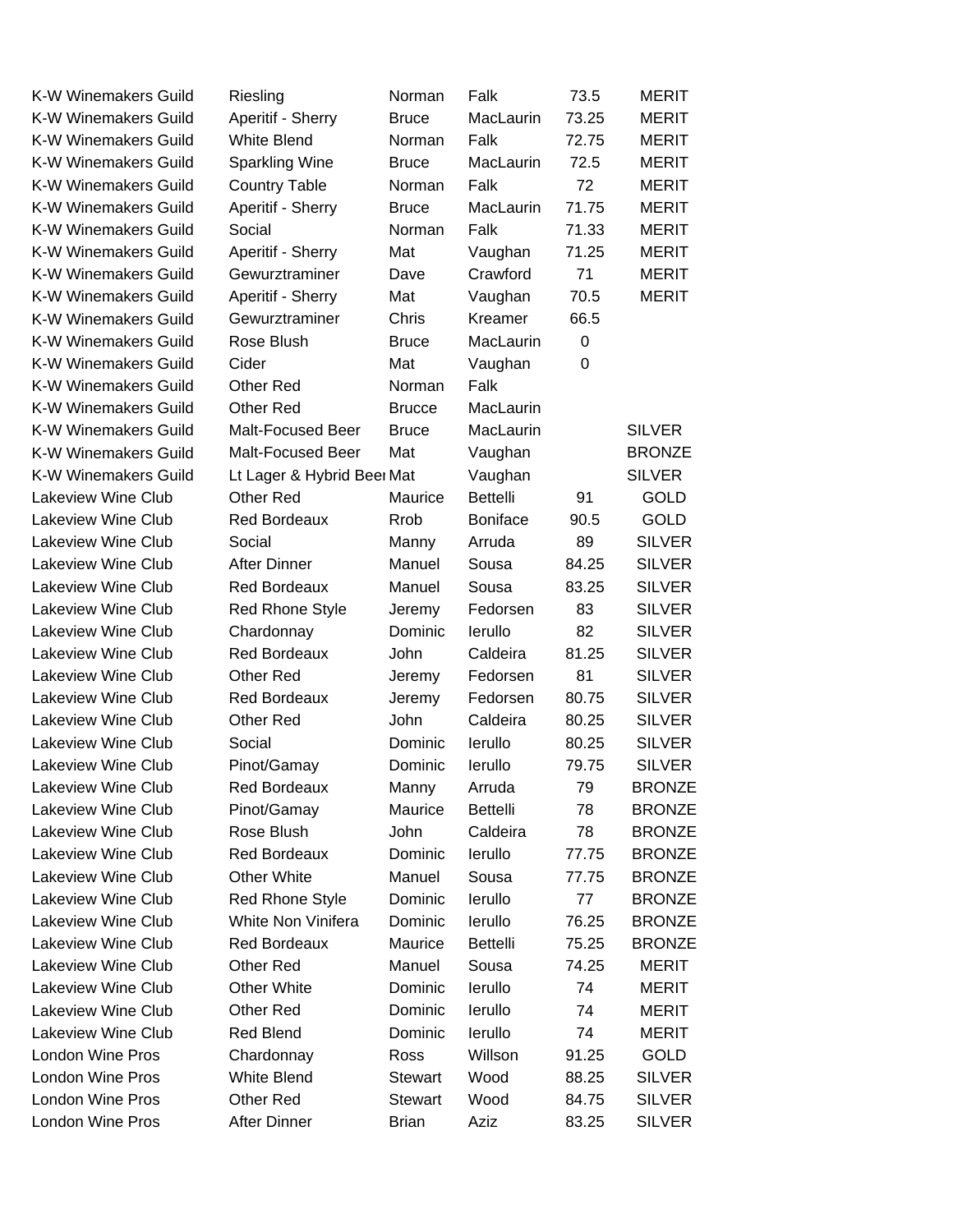| <b>London Wine Pros</b> | Gewurztraminer         | <b>Stewart</b> | Wood           | 83    | <b>SILVER</b> |
|-------------------------|------------------------|----------------|----------------|-------|---------------|
| <b>London Wine Pros</b> | Pinot/Gamay            | <b>Brian</b>   | Aziz           | 82.75 | <b>SILVER</b> |
| <b>London Wine Pros</b> | Other Red              | <b>Brian</b>   | Aziz           | 82.75 | <b>SILVER</b> |
| London Wine Pros        | Red Blend              | <b>Brian</b>   | Aziz           | 82.5  | <b>SILVER</b> |
| <b>London Wine Pros</b> | Dessert                | <b>Brian</b>   | Aziz           | 82.5  | <b>SILVER</b> |
| London Wine Pros        | <b>Sparkling Wine</b>  | <b>Stewart</b> | Wood           | 81.75 | <b>SILVER</b> |
| <b>London Wine Pros</b> | <b>Country Table</b>   | Stewart        | Wood           | 81.25 | <b>SILVER</b> |
| London Wine Pros        | White Non Vinifera     | Reg            | Jeffery        | 81    | <b>SILVER</b> |
| London Wine Pros        | Pinot/Gamay            | Reg            | Jeffery        | 80    | <b>SILVER</b> |
| <b>London Wine Pros</b> | Red Non Vinifera       | Ross           | Willson        | 80    | <b>SILVER</b> |
| London Wine Pros        | <b>After Dinner</b>    | <b>Stewart</b> | Wood           | 79.5  | <b>SILVER</b> |
| <b>London Wine Pros</b> | Aperitif - Sherry      | Stewart        | Wood           | 79    | <b>BRONZE</b> |
| London Wine Pros        | Riesling               | <b>Stewart</b> | Wood           | 79    | <b>BRONZE</b> |
| London Wine Pros        | <b>Red Bordeaux</b>    | Reg            | Jeffery        | 77    | <b>BRONZE</b> |
| London Wine Pros        | <b>Country Social</b>  | <b>Stewart</b> | Wood           | 77    | <b>BRONZE</b> |
| <b>London Wine Pros</b> | Other Red              | Reg            | Jeffery        | 76.75 | <b>BRONZE</b> |
| London Wine Pros        | <b>Country Table</b>   | Ross           | Willson        | 75    | <b>BRONZE</b> |
| <b>London Wine Pros</b> | Chardonnay             | <b>Brian</b>   | Aziz           | 74.25 | <b>MERIT</b>  |
| London Wine Pros        | <b>Red Rhone Style</b> | <b>Stewart</b> | Wood           | 67.75 |               |
| London Wine Pros        | Pinot/Gamay            | <b>Stewart</b> | Wood           | 0     |               |
| <b>London Wine Pros</b> | Other Red              | Ross           | Willson        |       |               |
| Members at Large Club   | <b>Icewine Style</b>   | Ed             | Hughes         | 90.75 | <b>GOLD</b>   |
| Members at Large Club   | Other Red              | Marilyn        | Walters        | 90    | <b>GOLD</b>   |
| Members at Large Club   | Icewine Style          | Scott          | <b>Wilkins</b> | 90    | <b>GOLD</b>   |
| Members at Large Club   | <b>Red Rhone Style</b> | Marilyn        | Walters        | 85    | <b>SILVER</b> |
| Members at Large Club   | Social                 | Len            | Sylvester      | 84    | <b>SILVER</b> |
| Members at Large Club   | <b>Red Blend</b>       | Ed             | Hughes         | 82.75 | <b>SILVER</b> |
| Members at Large Club   | <b>After Dinner</b>    | Ed             | Hughes         | 82.75 | <b>SILVER</b> |
| Members at Large Club   | Rose Blush             | Cesare         | lerullo        | 82    | <b>SILVER</b> |
| Members at Large Club   | Chardonnay             | Len            | Sylvester      | 81.75 | <b>SILVER</b> |
| Members at Large Club   | Pinot/Gamay            | Ed             | Hughes         | 81.5  | <b>SILVER</b> |
| Members at Large Club   | Riesling               | Scott          | Wilkins        | 81.5  | <b>SILVER</b> |
| Members at Large Club   | Chardonnay             | Ed             | Hughes         | 80.5  | <b>SILVER</b> |
| Members at Large Club   | <b>Other White</b>     | Ed             | Hughes         | 80.5  | <b>SILVER</b> |
| Members at Large Club   | Riesling               | Ed             | Hughes         | 79.67 | <b>SILVER</b> |
| Members at Large Club   | Other Red              | Len            | Sylvester      | 79.5  | <b>SILVER</b> |
| Members at Large Club   | <b>Red Bordeaux</b>    | Luigi          | Giannetti      | 79.25 | <b>BRONZE</b> |
| Members at Large Club   | <b>Red Bordeaux</b>    | Marilyn        | Walters        | 78.75 | <b>BRONZE</b> |
| Members at Large Club   | Red Non Vinifera       | Ed             | Hughes         | 78.5  | <b>BRONZE</b> |
| Members at Large Club   | White Blend            | Marilyn        | Walters        | 78.5  | <b>BRONZE</b> |
| Members at Large Club   | Gewurztraminer         | Ed             | Hughes         | 77.5  | <b>BRONZE</b> |
| Members at Large Club   | <b>Red Bordeaux</b>    | Ed             | Hughes         | 77.5  | <b>BRONZE</b> |
| Members at Large Club   | Chardonnay             | Luigi          | Giannetti      | 77.25 | <b>BRONZE</b> |
| Members at Large Club   | Red Non Vinifera       | Scott          | <b>Wilkins</b> | 76.75 | <b>BRONZE</b> |
| Members at Large Club   | Rose Blush             | Ed             | Hughes         | 76    | <b>BRONZE</b> |
| Members at Large Club   | <b>Red Bordeaux</b>    | Scott          | <b>Wilkins</b> | 74    | <b>MERIT</b>  |
| Members at Large Club   | Other Red              | Cesare         | lerullo        | 73.75 | <b>MERIT</b>  |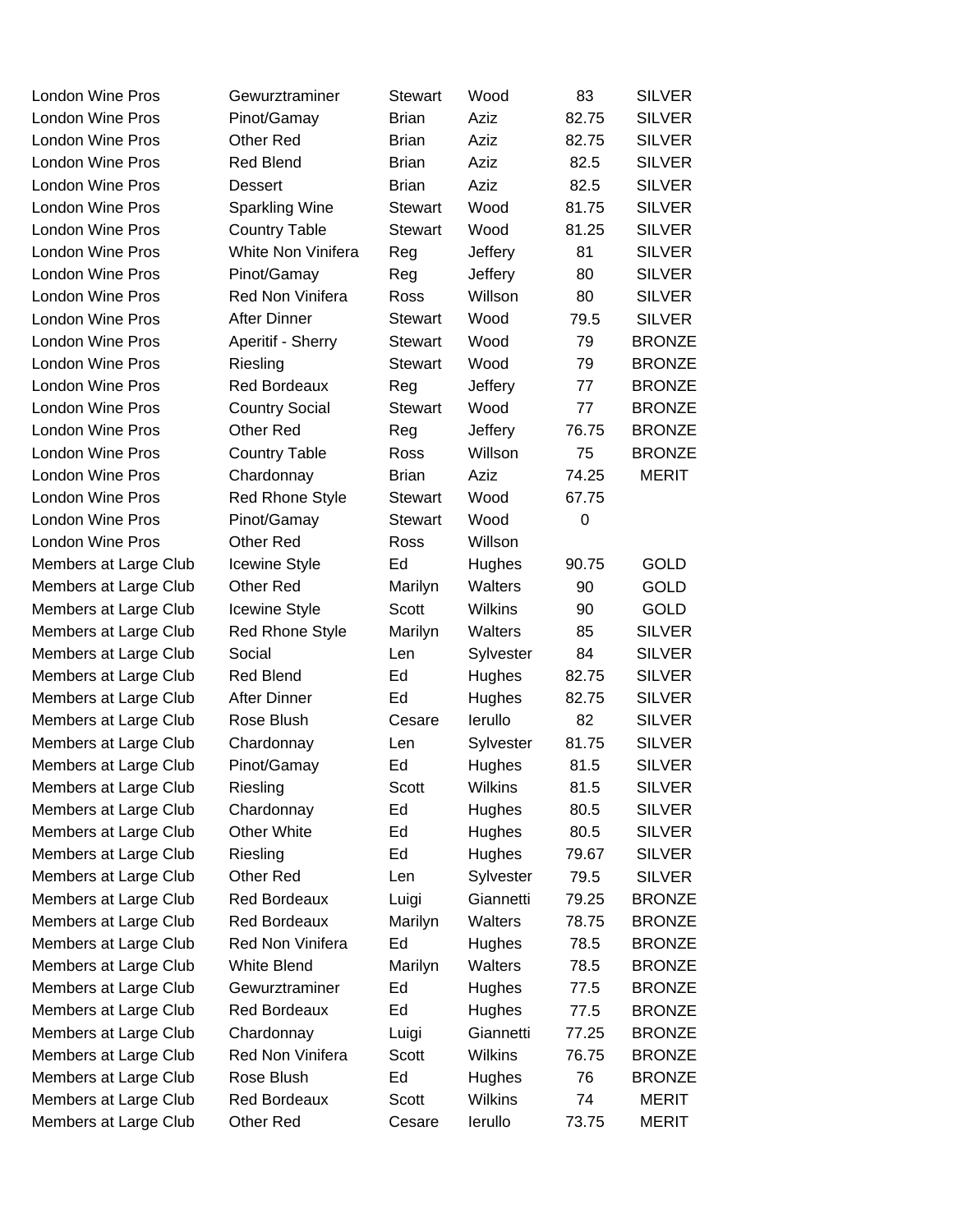| Members at Large Club                          | Social             | Ed           | Hughes          | 73.5  | MERIT         |
|------------------------------------------------|--------------------|--------------|-----------------|-------|---------------|
| Members at Large Club                          | Riesling           | Marilyn      | Walters         | 73.5  | <b>MERIT</b>  |
| Members at Large Club                          | <b>Other Red</b>   | Luigi        | Giannetti       | 73.25 | <b>MERIT</b>  |
| Members at Large Club                          | White Non Vinifera | Cesare       | lerullo         | 71    | MERIT         |
| Members at Large Club                          | Pinot/Gamay        | Cesare       | lerullo         | 70    | <b>MERIT</b>  |
| Niagara Vine-to-Wine Circle After Dinner       |                    | John         | VanDerMa        | 91.75 | <b>GOLD</b>   |
| Niagara Vine-to-Wine Circle White Blend        |                    | Clark        | Meredith        | 91.5  | <b>GOLD</b>   |
| Niagara Vine-to-Wine Circle Country Social     |                    | Dan          | Stevenson       | 91    | <b>GOLD</b>   |
| Niagara Vine-to-Wine Circle After Dinner       |                    | <b>Brian</b> | Williams        | 91    | <b>GOLD</b>   |
| Niagara Vine-to-Wine Circle Red Non Vinifera   |                    | Dan          | Stevenson       | 90.67 | <b>GOLD</b>   |
| Niagara Vine-to-Wine Circle Icewine Style      |                    | George       | Huckalo         | 90.33 | <b>GOLD</b>   |
| Niagara Vine-to-Wine Circle Country Social     |                    | Bill         | Peters          | 90    | <b>GOLD</b>   |
| Niagara Vine-to-Wine Circle After Dinner       |                    | Dan          | Stevenson       | 90    | <b>GOLD</b>   |
| Niagara Vine-to-Wine Circle Chardonnay         |                    | Wayne        | Dumanski        | 87    | <b>SILVER</b> |
| Niagara Vine-to-Wine Circle Dessert            |                    | Dan          | Stevenson       | 87    | <b>SILVER</b> |
| Niagara Vine-to-Wine Circle Riesling           |                    | Wayne        | Dumanski        | 85.5  | <b>SILVER</b> |
| Niagara Vine-to-Wine Circle Riesling           |                    | Dan          | Stevenson       | 85.5  | <b>SILVER</b> |
| Niagara Vine-to-Wine Circle White Non Vinifera |                    | Ivan         | Zuzek           | 85.33 | <b>SILVER</b> |
| Niagara Vine-to-Wine Circle Other White        |                    | Ivan         | Zuzek           | 85.25 | <b>SILVER</b> |
| Niagara Vine-to-Wine Circle Chardonnay         |                    | John         | VanDerMa        | 85    | <b>SILVER</b> |
| Niagara Vine-to-Wine Circle Red Rhone Style    |                    | <b>Brian</b> | Williams        | 85    | <b>SILVER</b> |
| Niagara Vine-to-Wine Circle Dessert            |                    | <b>Ivan</b>  | Zuzek           | 84.67 | <b>SILVER</b> |
| Niagara Vine-to-Wine Circle Red Bordeaux       |                    | John         | Agate           | 84.5  | <b>SILVER</b> |
| Niagara Vine-to-Wine Circle Red Blend          |                    | Clark        | Meredith        | 84.5  | <b>SILVER</b> |
| Niagara Vine-to-Wine Circle Riesling           |                    | John         | VanDerMa        | 84.5  | <b>SILVER</b> |
| Niagara Vine-to-Wine Circle Red Bordeaux       |                    | <b>Brian</b> | Williams        | 84.5  | <b>SILVER</b> |
| Niagara Vine-to-Wine Circle Red Non Vinifera   |                    | <b>Brian</b> | Williams        | 84.5  | <b>SILVER</b> |
| Niagara Vine-to-Wine Circle After Dinner       |                    | George       | Huckalo         | 84.25 | <b>SILVER</b> |
| Niagara Vine-to-Wine Circle Riesling           |                    | Clark        | Meredith        | 84.25 | <b>SILVER</b> |
| Niagara Vine-to-Wine Circle Riesling           |                    | Bill         | Peters          | 84.25 | <b>SILVER</b> |
| Niagara Vine-to-Wine Circle Chardonnay         |                    | Clark        | Meredith        | 84    | <b>SILVER</b> |
| Niagara Vine-to-Wine Circle Sparkling Wine     |                    | Clark        | Meredith        | 84    | <b>SILVER</b> |
| Niagara Vine-to-Wine Circle Country Table      |                    | Dan          | Stevenson       | 84    | <b>SILVER</b> |
| Niagara Vine-to-Wine Circle Gewurztraminer     |                    | <b>Ivan</b>  | Zuzek           | 84    | <b>SILVER</b> |
| Niagara Vine-to-Wine Circle Red Rhone Style    |                    | George       | Huckalo         | 83.75 | <b>SILVER</b> |
| Niagara Vine-to-Wine Circle Aperitif - Sherry  |                    | Dan          | Stevenson       | 82.75 | <b>SILVER</b> |
| Niagara Vine-to-Wine Circle Pinot/Gamay        |                    | Dan          | Stevenson       | 82.75 | <b>SILVER</b> |
| Niagara Vine-to-Wine Circle Rose Blush         |                    | Wayne        | Dumanski        | 82.25 | <b>SILVER</b> |
| Niagara Vine-to-Wine Circle Other White        |                    | Clark        | <b>Meredith</b> | 82.25 | <b>SILVER</b> |
| Niagara Vine-to-Wine Circle Red Blend          |                    | <b>Ivan</b>  | Zuzek           | 82    | <b>SILVER</b> |
| Niagara Vine-to-Wine Circle Rose Blush         |                    | Bill         | Peters          | 81.25 | <b>SILVER</b> |
| Niagara Vine-to-Wine Circle Social             |                    | Wayne        | Dumanski        | 81    | <b>SILVER</b> |
| Niagara Vine-to-Wine Circle Other White        |                    | George       | Huckalo         | 81    | <b>SILVER</b> |
| Niagara Vine-to-Wine Circle Aperitif - Sherry  |                    | <b>Brian</b> | <b>Williams</b> | 81    | <b>SILVER</b> |
| Niagara Vine-to-Wine Circle Dessert            |                    | <b>Brian</b> | Williams        | 81    | <b>SILVER</b> |
| Niagara Vine-to-Wine Circle Gewurztraminer     |                    | Clark        | Meredith        | 80.75 | <b>SILVER</b> |
| Niagara Vine-to-Wine Circle Other White        |                    | John         | VanDerMa        | 80.75 | <b>SILVER</b> |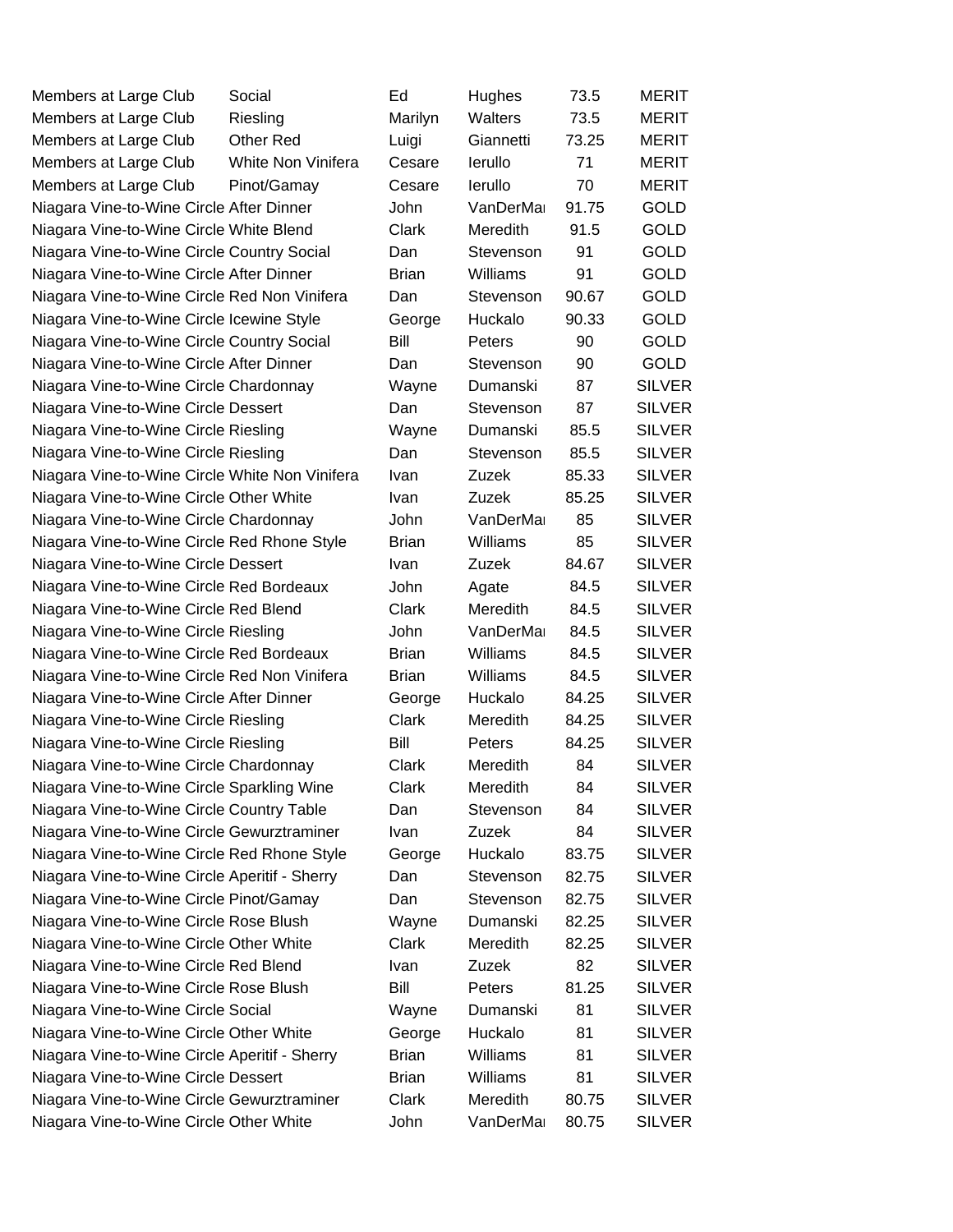Niagara Vine-to-Wine Circle Red Bordeaux C Niagara Vine-to-Wine Circle Other Red Dan Niagara Vine-to-Wine Circle White Blend I Niagara Vine-to-Wine Circle Other White Wayne Dumanski 79.25 Niagara Vine-to-Wine Circle After Dinner V Niagara Vine-to-Wine Circle Red Bordeaux George Huckalo 79.25 Niagara Vine-to-Wine Circle Pinot/Gamay C Niagara Vine-to-Wine Circle Social Niagara Vine-to-Wine Circle White Non Vinifera B Niagara Vine-to-Wine Circle Pinot/Gamay B Niagara Vine-to-Wine Circle Red Bordeaux K Niagara Vine-to-Wine Circle Rose Blush C Niagara Vine-to-Wine Circle White Non Vinifera D Niagara Vine-to-Wine Circle Red Blend Dan Niagara Vine-to-Wine Circle Red Bordeaux Niagara Vine-to-Wine Circle White Blend Dan Niagara Vine-to-Wine Circle Riesling Brian Brian Brian Brian Brian Brian Brian Brian Brian Brian Bri Niagara Vine-to-Wine Circle Red Bordeaux B Niagara Vine-to-Wine Circle Country Social John Van Niagara Vine-to-Wine Circle Riesling Kennes Clark 7 Niagara Vine-to-Wine Circle Other Red Bill Beters 87.25 B Niagara Vine-to-Wine Circle After Dinner Industrian Industrian Industrian Industrian Industrian Industrian Indu Niagara Vine-to-Wine Circle White Blend Brian Brian Brian Brian Brian Brian Brian Brian Brian Brian Brian Brian B Niagara Vine-to-Wine Circle Riesling Ivan Zuzek 7 Niagara Vine-to-Wine Circle Red Bordeaux V Niagara Vine-to-Wine Circle Aperitif - Sherry B Niagara Vine-to-Wine Circle Chardonnay Ivan Ivan Zuzek 76.75 BRD Niagara Vine-to-Wine Circle Gewurztraminer Kender Niagara Vine-to-Wine Circle Country Social Brian B Niagara Vine-to-Wine Circle Red Bordeaux Dan Niagara Vine-to-Wine Circle Red Bordeaux I Niagara Vine-to-Wine Circle Country Table Kend Clark 75.25 Niagara Vine-to-Wine Circle Gewurztraminer G Niagara Vine-to-Wine Circle Red Non Vinifera C Niagara-on-the-Lake Amate Icewine Style Pavel Pavel Varadine Niagara-on-the-Lake Amate Chardonnay Kevin Watson 89 Silver Niagara-on-the-Lake Amate Red Blend F Niagara-on-the-Lake Amate Red Bordeaux F Niagara-on-the-Lake Amate Other White Peter Finally Niagara-on-the-Lake Amate Gewurztraminer F Niagara-on-the-Lake Amate White Blend Bruce Smith 85.25 Bruce Smith 85.25 SILVERS Bruce Smith 85.25 SILVERS SI Niagara-on-the-Lake Amate After Dinner Bruce Bruce Bruce Bruce Bruce Bruce Bruce B Niagara-on-the-Lake Amate Chardonnay A Niagara-on-the-Lake Amate Icewine Style John Bendriks Niagara-on-the-Lake Amate Country Social Niagara-on-the-Lake Amate Aperitif - Sherry Bruce Bruce Bruce Bruce Bruce Bruce B Niagara-on-the-Lake Amate Other White John Pendri 83.5 Silversi 83.5 Silversi 83.5 Silversi 83.5 Sil

| Clark                                                                 | Meredith       | 80.5  | <b>SILVER</b> |
|-----------------------------------------------------------------------|----------------|-------|---------------|
| )an                                                                   | Stevenson      | 80.25 | <b>SILVER</b> |
| van                                                                   | Zuzek          | 80.25 | <b>SILVER</b> |
| Nayne                                                                 | Dumanski       | 79.25 | <b>BRONZE</b> |
| Nayne                                                                 | Dumanski       | 79.25 | <b>BRONZE</b> |
| George                                                                | Huckalo        | 79.25 | <b>BRONZE</b> |
| Clark                                                                 | Meredith       | 79.25 | <b>BRONZE</b> |
| John                                                                  | VanDerMa       | 79    | <b>BRONZE</b> |
| 3rian                                                                 | Williams       | 78.75 | <b>BRONZE</b> |
| 3rian                                                                 | Williams       | 78.75 | <b>BRONZE</b> |
| Ken                                                                   | Clark          | 78.5  | <b>BRONZE</b> |
| Clark                                                                 | Meredith       | 78.2  | <b>BRONZE</b> |
| )an                                                                   | Stevenson      | 78    | <b>BRONZE</b> |
| )an                                                                   | Stevenson      | 78    | <b>BRONZE</b> |
| John                                                                  | VanDerMa       | 78    | <b>BRONZE</b> |
| )an                                                                   | Stevenson      | 77.75 | <b>BRONZE</b> |
| <b>Brian</b>                                                          | Williams       | 77.75 | <b>BRONZE</b> |
| 3ill                                                                  | Peters         | 77.5  | <b>BRONZE</b> |
| John                                                                  | VanDerMa       | 77.5  | <b>BRONZE</b> |
| Ken                                                                   | Clark          | 77.25 | <b>BRONZE</b> |
| 3ill                                                                  | Peters         | 77.25 | <b>BRONZE</b> |
| van                                                                   | Zuzek          | 77.25 | <b>BRONZE</b> |
| 3rian                                                                 | Williams       | 77    | <b>BRONZE</b> |
| van                                                                   | Zuzek          | 77    | <b>BRONZE</b> |
| Nayne                                                                 | Dumanski       | 76.75 | <b>BRONZE</b> |
| 3rian                                                                 | Williams       | 76.75 | <b>BRONZE</b> |
| van                                                                   | Zuzek          | 76.75 | <b>BRONZE</b> |
| Ken                                                                   | Clark          | 76.5  | <b>BRONZE</b> |
| 3rian                                                                 | Williams       | 76.25 | <b>BRONZE</b> |
| )an                                                                   | Stevenson      | 75.5  | <b>BRONZE</b> |
| van                                                                   | Zuzek          | 75.5  | <b>BRONZE</b> |
| Ken                                                                   | Clark          | 75.25 | <b>BRONZE</b> |
| George                                                                | Huckalo        | 74    | <b>MERIT</b>  |
| Clark                                                                 | Meredith       | 71    | <b>MERIT</b>  |
| Pavel                                                                 | Varadinek      | 91.25 | <b>GOLD</b>   |
| <evin< td=""><td>Watson</td><td>89</td><td><b>SILVER</b></td></evin<> | Watson         | 89    | <b>SILVER</b> |
| Peter                                                                 | Finelli        | 87    | <b>SILVER</b> |
| Peter                                                                 | Finelli        | 86.75 | <b>SILVER</b> |
| Peter                                                                 | Finelli        | 86    | <b>SILVER</b> |
| Peter                                                                 | Finelli        | 85.5  | <b>SILVER</b> |
| 3ruce                                                                 | Smith          | 85.25 | <b>SILVER</b> |
| 3ruce                                                                 | <b>Drewitt</b> | 84.5  | <b>SILVER</b> |
| Nan                                                                   | Johnson        | 84.33 | <b>SILVER</b> |
| John                                                                  | Pendzinski     | 84.25 | <b>SILVER</b> |
| John                                                                  | Pendzinski     | 84.25 | <b>SILVER</b> |
| 3ruce                                                                 | <b>Drewitt</b> | 84    | <b>SILVER</b> |
| John                                                                  | Pendzinski     | 83.5  | <b>SILVER</b> |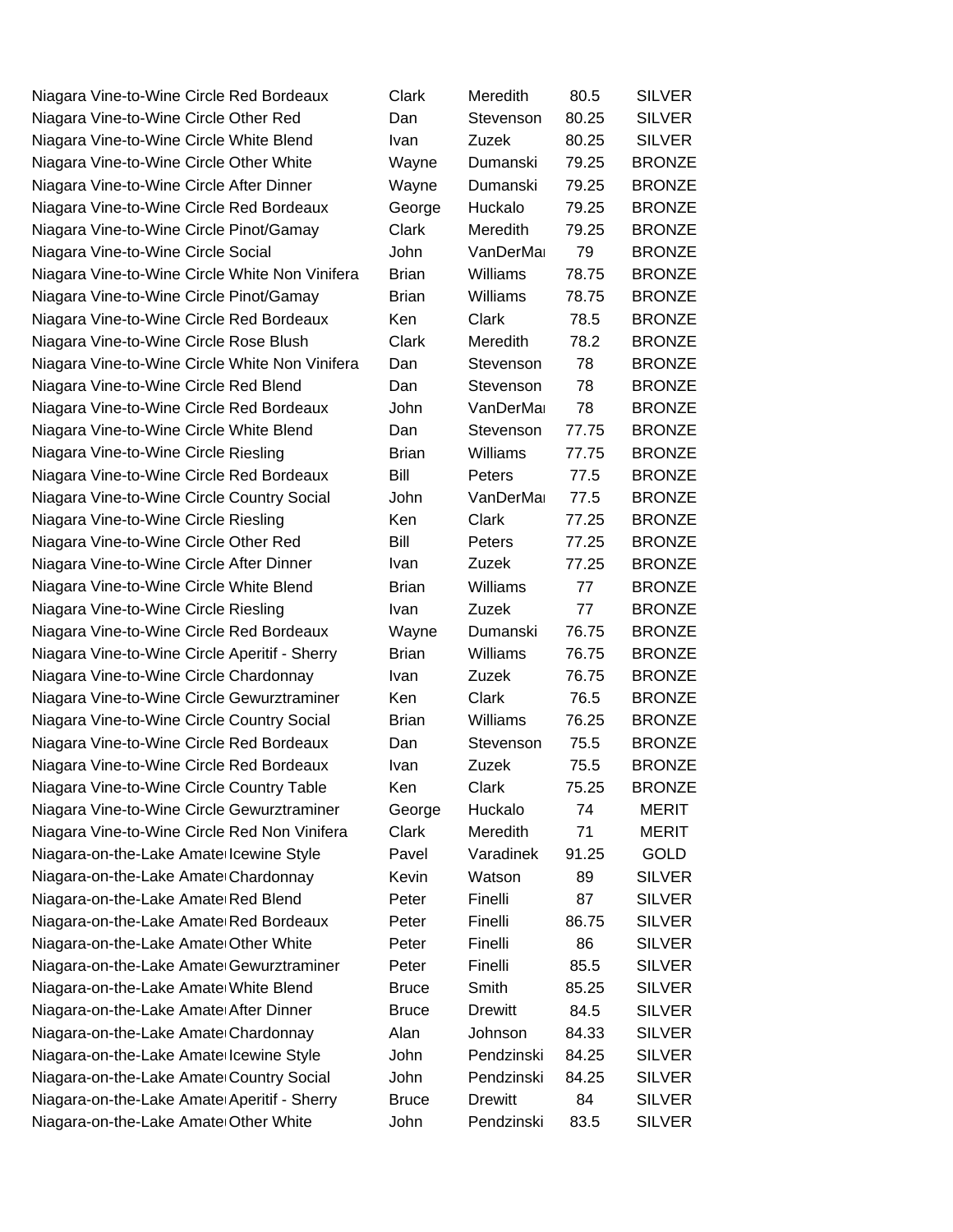Niagara-on-the-Lake AmateuRed Bordeaux John Pendzinski 83.5 SILVER Niagara-on-the-Lake Amate Red Rhone Style J Niagara-on-the-Lake Amate White Blend K Niagara-on-the-Lake Amate Red Blend K Niagara-on-the-Lake Amate Icewine Style A ال<br>Niagara-on-the-Lake Amate Red Blend Niagara-on-the-Lake Amate Red Rhone Style Brune Niagara-on-the-Lake Amate Other Red Peter Finelli 81 SILVER Niagara-on-the-Lake Amate Pinot/Gamay George Bethune 80.75 SILVER ال **Niagara-on-the-Lake Amate Other Red** Niagara-on-the-Lake Amate Icewine Style K Niagara-on-the-Lake Amate White Blend Peter Peter Niagara-on-the-Lake Amate Red Blend Brunce Bruce Bruce Bruce Bruce Bruce Bruce Bruce Bruce Bruce Bruce Bruce B Niagara-on-the-Lake Amate Red Non Vinifera Ju Niagara-on-the-Lake Amate Riesling George Bethune 1 Niagara-on-the-Lake Amate White Blend **John** Pendzinski 79 BRONZE Niagara-on-the-Lake Amate Other Red Bruce Drewitt 78.5 BRONZE Niagara-on-the-Lake Amate Rose Blush John Pendzinski 78.5 BRONZE Niagara-on-the-Lake Amate Gewurztraminer John Pendzinski 78.25 BRONZE Niagara-on-the-Lake Amate Country Social B Niagara-on-the-Lake Amate White Non Vinifera J Niagara-on-the-Lake Amate Red Bordeaux Kevin Watson 76.75 BRONZE Niagara-on-the-Lake Amate Other White George Bethune 36 Niagara-on-the-Lake Amate Red Bordeaux George Bethune 76 BRONZE Niagara-on-the-Lake Amate Social Brunce Drewitt B Niagara-on-the-Lake Amate White Blend Alan Johnson 76 BRONZE Niagara-on-the-Lake Amate Riesling **Bruce** Smith 76 BRONZE Niagara-on-the-Lake Amate After Dinner K Niagara-on-the-Lake Amate Red Bordeaux Brunce Bruce and Bruce and Bruce and Bruce Bruce and Bruce Bruce Drewit Niagara-on-the-Lake Amate Red Non Vinifera B Niagara-on-the-Lake Amate Red Bordeaux B Niagara-on-the-Lake Amate Riesling Bruce Bruce Bruce Bruce Drewitt Riesling Niagara-on-the-Lake Amate Country Table P Niagara-on-the-Lake Amate White Blend B Niagara-on-the-Lake Amate Dessert Brunce Bruce Bruce Bruce Bruce Bruce Bruce Bruce Bruce Bruce Bruce Bruce Bruce B Niagara-on-the-Lake Amate Pinot/Gamay B Niagara-on-the-Lake Amate Aperitif - Sherry B Niagara-on-the-Lake Amate Riesling Meeral Mee Niagara-on-the-Lake Amate Cider Mee 688 Niagara-on-the-Lake Amate Riesling Don Other Hamilton Wine Club Icewine Style V Other Hamilton Wine Club Red Non Vinifera B Other Hamilton Wine Club After Dinner Bert Richards 86 SILVER Other Hamilton Wine Club Red Non Vinifera D Other Hamilton Wine Club Red Bordeaux B Other Hamilton Wine Club Cider Victor Victor V Other Hamilton Wine Club Red Blend B

| ohn              | Pendzinski      | 83.5  | <b>SILVER</b> |
|------------------|-----------------|-------|---------------|
| ohn              | Pendzinski      | 83.5  | <b>SILVER</b> |
| évin)            | Watson          | 83    | <b>SILVER</b> |
| .evin            | Watson          | 82.75 | <b>SILVER</b> |
| lan،             | Johnson         | 82    | <b>SILVER</b> |
| ohn              | Pendzinski      | 82    | <b>SILVER</b> |
| <b>Sruce</b>     | <b>Drewitt</b>  | 81.75 | <b>SILVER</b> |
| eter <sup></sup> | Finelli         | 81    | <b>SILVER</b> |
| George           | <b>Bethune</b>  | 80.75 | <b>SILVER</b> |
| ohn              | Pendzinski      | 80.75 | <b>SILVER</b> |
| evin)            | Watson          | 80.75 | <b>SILVER</b> |
| eter <sup></sup> | Finelli         | 80.5  | <b>SILVER</b> |
| <b>Sruce</b>     | <b>Drewitt</b>  | 80.25 | <b>SILVER</b> |
| ohn              | Pendzinski      | 80    | <b>SILVER</b> |
| George           | <b>Bethune</b>  | 79.5  | <b>SILVER</b> |
| ohn              | Pendzinski      | 79    | <b>BRONZE</b> |
| <b>Sruce</b>     | <b>Drewitt</b>  | 78.5  | <b>BRONZE</b> |
| ohn              | Pendzinski      | 78.5  | <b>BRONZE</b> |
| ohn              | Pendzinski      | 78.25 | <b>BRONZE</b> |
| }ruce            | <b>Drewitt</b>  | 78    | <b>BRONZE</b> |
| ohn              | Pendzinski      | 77.5  | <b>BRONZE</b> |
| evin)            | Watson          | 76.75 | <b>BRONZE</b> |
| George           | <b>Bethune</b>  | 76    | <b>BRONZE</b> |
| George           | <b>Bethune</b>  | 76    | <b>BRONZE</b> |
| <b>Sruce</b>     | <b>Drewitt</b>  | 76    | <b>BRONZE</b> |
| lan              | Johnson         | 76    | <b>BRONZE</b> |
| <b>Sruce</b>     | Smith           | 76    | <b>BRONZE</b> |
| evin)            | Watson          | 74.25 | <b>MERIT</b>  |
| }ruce            | <b>Drewitt</b>  | 74    | <b>MERIT</b>  |
| <b>Sruce</b>     | Smith           | 73.75 | <b>MERIT</b>  |
| <b>Sruce</b>     | Smith           | 73    | <b>MERIT</b>  |
| }ruce            | <b>Drewitt</b>  | 72.5  | <b>MERIT</b>  |
| avel'            | Varadinek       | 72.25 | <b>MERIT</b>  |
| <b>Sruce</b>     | <b>Drewitt</b>  | 72    | <b>MERIT</b>  |
| <b>Sruce</b>     | <b>Drewitt</b>  | 72    | <b>MERIT</b>  |
| }ruce            | <b>Drewitt</b>  | 71.75 | <b>MERIT</b>  |
| }ruce            | <b>Drewitt</b>  | 71    | <b>MERIT</b>  |
| llen             | Mee             | 70    | <b>MERIT</b>  |
| <b>llen</b>      | Mee             | 68    |               |
| )on              | Innes           |       |               |
| 'ictor           | VanBeek         | 88.67 | <b>SILVER</b> |
| ert}             | Gris            | 87.25 | <b>SILVER</b> |
| ert}             | <b>Richards</b> | 86    | <b>SILVER</b> |
| )ean             | Anderson        | 85.25 | <b>SILVER</b> |
| ert}             | Gris            | 85.25 | <b>SILVER</b> |
| 'ictor           | VanBeek         | 85.25 | <b>SILVER</b> |
| ert}             | Gris            | 83.25 | <b>SILVER</b> |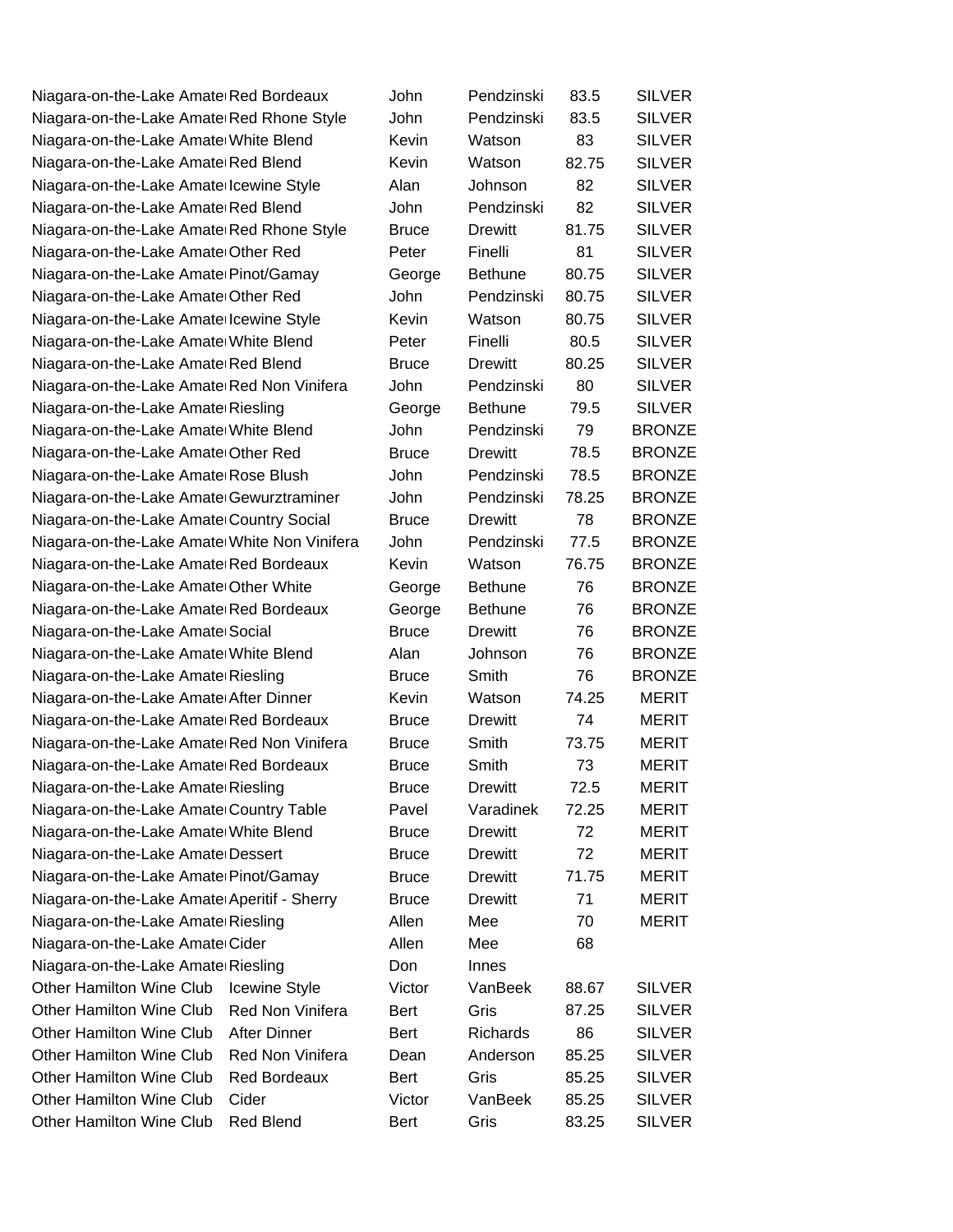| <b>Other Hamilton Wine Club</b> | <b>After Dinner</b>           | Victor      | VanBeek         | 83.25 | <b>SILVER</b> |
|---------------------------------|-------------------------------|-------------|-----------------|-------|---------------|
| <b>Other Hamilton Wine Club</b> | Red Rhone Style               | <b>Bert</b> | Gris            | 82.5  | <b>SILVER</b> |
| Other Hamilton Wine Club        | White Non Vinifera            | Victor      | VanBeek         | 81.5  | <b>SILVER</b> |
| <b>Other Hamilton Wine Club</b> | Social                        | <b>Bert</b> | Gris            | 81    | <b>SILVER</b> |
| <b>Other Hamilton Wine Club</b> | Gewurztraminer                | Victor      | VanBeek         | 81    | <b>SILVER</b> |
| <b>Other Hamilton Wine Club</b> | <b>Country Social</b>         | Victor      | VanBeek         | 81    | <b>SILVER</b> |
| <b>Other Hamilton Wine Club</b> | <b>Red Bordeaux</b>           | Bert        | <b>Richards</b> | 80    | <b>SILVER</b> |
| <b>Other Hamilton Wine Club</b> | Aperitif - Sherry             | <b>Bert</b> | Gris            | 77.5  | <b>BRONZE</b> |
| Other Hamilton Wine Club        | <b>Country Social</b>         | Bert        | <b>Richards</b> | 77.5  | <b>BRONZE</b> |
| <b>Other Hamilton Wine Club</b> | <b>Other White</b>            | <b>Bert</b> | Gris            | 76.75 | <b>BRONZE</b> |
| <b>Other Hamilton Wine Club</b> | <b>Red Bordeaux</b>           | Victor      | VanBeek         | 76.75 | <b>BRONZE</b> |
| Other Hamilton Wine Club        | Pinot/Gamay                   | Victor      | VanBeek         | 76.25 | <b>BRONZE</b> |
| <b>Other Hamilton Wine Club</b> | <b>Red Bordeaux</b>           | Werner      | Lichtenberg     | 75.75 | <b>BRONZE</b> |
| Other Hamilton Wine Club        | Riesling                      | Victor      | VanBeek         | 75    | <b>BRONZE</b> |
| <b>Other Hamilton Wine Club</b> | <b>Country Social</b>         | Victor      | VanBeek         | 74.33 | MERIT         |
| <b>Other Hamilton Wine Club</b> | Chardonnay                    | Roger       | Cziraki         | 74.25 | MERIT         |
| <b>Other Hamilton Wine Club</b> | Red Non Vinifera              | Werner      | Lichtenberg     | 74    | MERIT         |
| <b>Other Hamilton Wine Club</b> | <b>White Blend</b>            | <b>Bert</b> | <b>Richards</b> | 73    | <b>MERIT</b>  |
| <b>Other Hamilton Wine Club</b> | Riesling                      | Werner      | Lichtenberg     | 72.75 | <b>MERIT</b>  |
| <b>Other Hamilton Wine Club</b> | Rose Blush                    | Bert        | <b>Richards</b> | 71    | <b>MERIT</b>  |
| <b>Other Hamilton Wine Club</b> | Aperitif - Sherry             | <b>Bert</b> | <b>Richards</b> | 68.25 |               |
| <b>Other Hamilton Wine Club</b> | <b>Other Red</b>              | Werner      | Lichtenberg     | 0     |               |
| <b>Other Hamilton Wine Club</b> | <b>Malt-Focused Beer</b>      | Victor      | Van beek        |       | <b>SILVER</b> |
| <b>Other Hamilton Wine Club</b> | Lt Lager & Hybrid Beer Victor |             | Van Beek        |       | <b>BRONZE</b> |
| <b>Pickering Wine Guild</b>     | <b>Red Rhone Style</b>        | Lorne       | Weyers          | 91    | <b>GOLD</b>   |
| <b>Pickering Wine Guild</b>     | <b>Other White</b>            | Lorne       | Weyers          | 90.67 | <b>GOLD</b>   |
| <b>Pickering Wine Guild</b>     | <b>Red Bordeaux</b>           | Lorne       | Weyers          | 86.67 | <b>SILVER</b> |
| <b>Pickering Wine Guild</b>     | Rose Blush                    | Lorne       | Weyers          | 85.75 | <b>SILVER</b> |
| <b>Pickering Wine Guild</b>     | Dessert                       | Battista    | Calvieri        | 84.75 | <b>SILVER</b> |
| <b>Pickering Wine Guild</b>     | Red Non Vinifera              | Lorne       | Weyers          | 84.33 | <b>SILVER</b> |
| <b>Pickering Wine Guild</b>     | <b>Red Bordeaux</b>           | Joe         | Dale            | 84.25 | <b>SILVER</b> |
| Pickering Wine Guild            | After Dinner                  | Joe         | Dale            | 83    | <b>SILVER</b> |
| <b>Pickering Wine Guild</b>     | Rose Blush                    | Dave        | Gillingham      | 82.67 | <b>SILVER</b> |
| <b>Pickering Wine Guild</b>     | White Non Vinifera            | Lorne       | Weyers          | 82.5  | <b>SILVER</b> |
| <b>Pickering Wine Guild</b>     | <b>Other White</b>            | Joe         | Dale            | 82    | <b>SILVER</b> |
| <b>Pickering Wine Guild</b>     | Other Red                     | Dan         | Ostler          | 82    | <b>SILVER</b> |
| <b>Pickering Wine Guild</b>     | Other Red                     | Carlos      | Ricalde         | 81.75 | <b>SILVER</b> |
| <b>Pickering Wine Guild</b>     | Other Red                     | Dave        | Gillingham      | 81.25 | <b>SILVER</b> |
| <b>Pickering Wine Guild</b>     | <b>Red Blend</b>              | Dave        | Gillingham      | 81.25 | <b>SILVER</b> |
| <b>Pickering Wine Guild</b>     | <b>White Blend</b>            | Joe         | Dale            | 81    | <b>SILVER</b> |
| <b>Pickering Wine Guild</b>     | <b>Red Bordeaux</b>           | Dan         | Ostler          | 80.25 | <b>SILVER</b> |
| <b>Pickering Wine Guild</b>     | Red Blend                     | Dan         | Ostler          | 79    | <b>BRONZE</b> |
| <b>Pickering Wine Guild</b>     | Other White                   | Dave        | Gillingham      | 78.75 | <b>BRONZE</b> |
| <b>Pickering Wine Guild</b>     | Rose Blush                    | Joe         | Dale            | 78.5  | <b>BRONZE</b> |
| <b>Pickering Wine Guild</b>     | Pinot/Gamay                   | Lorne       | Weyers          | 78.25 | <b>BRONZE</b> |
| <b>Pickering Wine Guild</b>     | Other Red                     | Joe         | Dale            | 77.5  | <b>BRONZE</b> |
| <b>Pickering Wine Guild</b>     | Riesling                      | Dan         | Ostler          | 77.25 | <b>BRONZE</b> |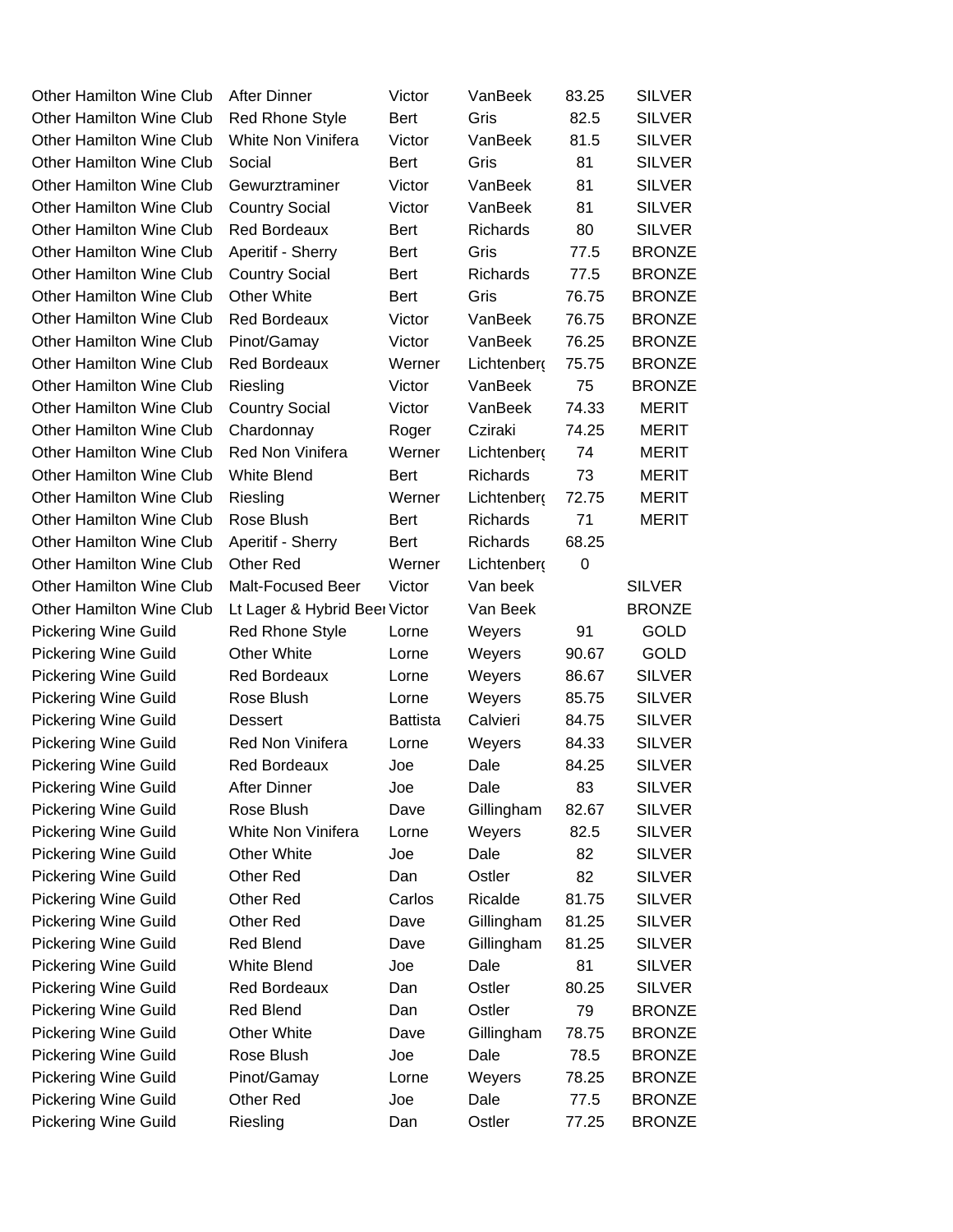| Pickering Wine Guild                            | Rose Blush                  | Carlos          | Ricalde       | 77    | <b>BRONZE</b> |
|-------------------------------------------------|-----------------------------|-----------------|---------------|-------|---------------|
| <b>Pickering Wine Guild</b>                     | <b>White Blend</b>          | Dan             | Ostler        | 76.5  | <b>BRONZE</b> |
| <b>Pickering Wine Guild</b>                     | <b>Other Red</b>            | Lorne           | Weyers        | 76.25 | <b>BRONZE</b> |
| <b>Pickering Wine Guild</b>                     | Aperitif - Sherry           | Dan             | Ostler        | 76    | <b>BRONZE</b> |
| <b>Pickering Wine Guild</b>                     | Gewurztraminer              | Lorne           | Weyers        | 76    | <b>BRONZE</b> |
| <b>Pickering Wine Guild</b>                     | Chardonnay                  | Joe             | Dale          | 75.5  | <b>BRONZE</b> |
| <b>Pickering Wine Guild</b>                     | Gewurztraminer              | Dan             | Ostler        | 75.25 | <b>BRONZE</b> |
| <b>Pickering Wine Guild</b>                     | <b>Sparkling Wine</b>       | Joe             | Dale          | 74    | <b>MERIT</b>  |
| <b>Pickering Wine Guild</b>                     | Gewurztraminer              | <b>Battista</b> | Calvieri      | 72.5  | <b>MERIT</b>  |
| <b>Pickering Wine Guild</b>                     | Lt Lager & Hybrid Beer Mike |                 | Aylward       |       | <b>SILVER</b> |
| <b>Pickering Wine Guild</b>                     | Hop-Focused Beer            | Mike            | Aylward       |       | <b>SILVER</b> |
| <b>Pickering Wine Guild</b>                     | Belgian & Wheat Beer Mike   |                 | Aylward       |       | <b>SILVER</b> |
| Press Agents                                    | <b>Red Bordeaux</b>         | Phillip         | <b>Morris</b> | 74.25 | MERIT         |
| Prince Edward County Wine Red Rhone Style       |                             | Paul            | Wallace       | 87    | <b>SILVER</b> |
| Prince Edward County Wine Chardonnay            |                             | Doug            | Sloane        | 79.5  | <b>SILVER</b> |
| Prince Edward County Wine Chardonnay            |                             | <b>Rick</b>     | Caruso        | 79    | <b>BRONZE</b> |
| <b>Prince Edward County Wine Country Social</b> |                             | Doug            | Sloane        | 78.5  | <b>BRONZE</b> |
| Prince Edward County Wine Other Red             |                             | <b>Rick</b>     | Caruso        | 76.5  | <b>BRONZE</b> |
| Prince Edward County Wine Other White           |                             | <b>Rick</b>     | Caruso        | 75.5  | <b>BRONZE</b> |
| Prince Edward County Wine After Dinner          |                             | <b>Rick</b>     | Caruso        | 75.5  | <b>BRONZE</b> |
| Prince Edward County Wine Pinot/Gamay           |                             | <b>Rick</b>     | Caruso        | 74.75 | <b>BRONZE</b> |
| Prince Edward County Wine Other Red             |                             | Paul            | Wallace       | 74.75 | <b>BRONZE</b> |
| <b>Prince Edward County Wine Red Bordeaux</b>   |                             | Doug            | Sloane        | 73.5  | <b>MERIT</b>  |
| Prince Edward County Wine White Non Vinifera    |                             | Paul            | Wallace       | 73.5  | <b>MERIT</b>  |
| <b>Prince Edward County Wine Gewurztraminer</b> |                             | Doug            | Sloane        | 72.75 | <b>MERIT</b>  |
| Prince Edward County Wine Aperitif - Sherry     |                             | Doug            | Sloane        | 72    | <b>MERIT</b>  |
| Prince Edward County Wine Red Bordeaux          |                             | Paul            | Wallace       | 71.5  | <b>MERIT</b>  |
| Scarborough Wine Makers White Blend             |                             | <b>Steve</b>    | <b>Skelly</b> | 90.5  | <b>GOLD</b>   |
| Scarborough Wine Makers                         | Riesling                    | Paul            | Williams      | 90    | <b>GOLD</b>   |
| Scarborough Wine Makers                         | <b>Country Table</b>        | Pat             | Ison          | 84.75 | <b>SILVER</b> |
| Scarborough Wine Makers Red Blend               |                             | <b>Steve</b>    | <b>Skelly</b> | 84.5  | <b>SILVER</b> |
| <b>Scarborough Wine Makers</b>                  | Dessert                     | Pat             | Ison          | 83.5  | <b>SILVER</b> |
| Scarborough Wine Makers                         | Social                      | <b>Steve</b>    | <b>Skelly</b> | 83.25 | <b>SILVER</b> |
| Scarborough Wine Makers                         | <b>Other White</b>          | Pat             | Ison          | 82.75 | <b>SILVER</b> |
| Scarborough Wine Makers                         | <b>Other Red</b>            | Keith           | <b>Bolton</b> | 82.5  | <b>SILVER</b> |
| Scarborough Wine Makers                         | <b>Other White</b>          | Paul            | Williams      | 82    | <b>SILVER</b> |
| Scarborough Wine Makers                         | <b>Red Rhone Style</b>      | Lorna           | Wong          | 81.5  | <b>SILVER</b> |
| Scarborough Wine Makers                         | White Blend                 | Pat             | Ison          | 81    | <b>SILVER</b> |
| Scarborough Wine Makers                         | Gewurztraminer              | Pat             | <b>Ison</b>   | 79.25 | <b>BRONZE</b> |
| Scarborough Wine Makers                         | Dessert                     | <b>Steve</b>    | <b>Skelly</b> | 79.25 | <b>BRONZE</b> |
| Scarborough Wine Makers                         | <b>White Blend</b>          | Paul            | Williams      | 79.25 | <b>BRONZE</b> |
| Scarborough Wine Makers                         | <b>Red Bordeaux</b>         | Pat             | Ison          | 78.25 | <b>BRONZE</b> |
| Scarborough Wine Makers                         | <b>Other White</b>          | Lorna           | Wong          | 77.75 | <b>BRONZE</b> |
| Scarborough Wine Makers                         | <b>Country Social</b>       | Lorna           | Wong          | 77.75 | <b>BRONZE</b> |
| Scarborough Wine Makers                         | <b>Country Social</b>       | Pat             | Ison          | 77.25 | <b>BRONZE</b> |
| Scarborough Wine Makers                         | Pinot/Gamay                 | Lorna           | Wong          | 77.25 | <b>BRONZE</b> |
| Scarborough Wine Makers                         | Other Red                   | Pat             | Ison          | 76.5  | <b>BRONZE</b> |
|                                                 |                             |                 |               |       |               |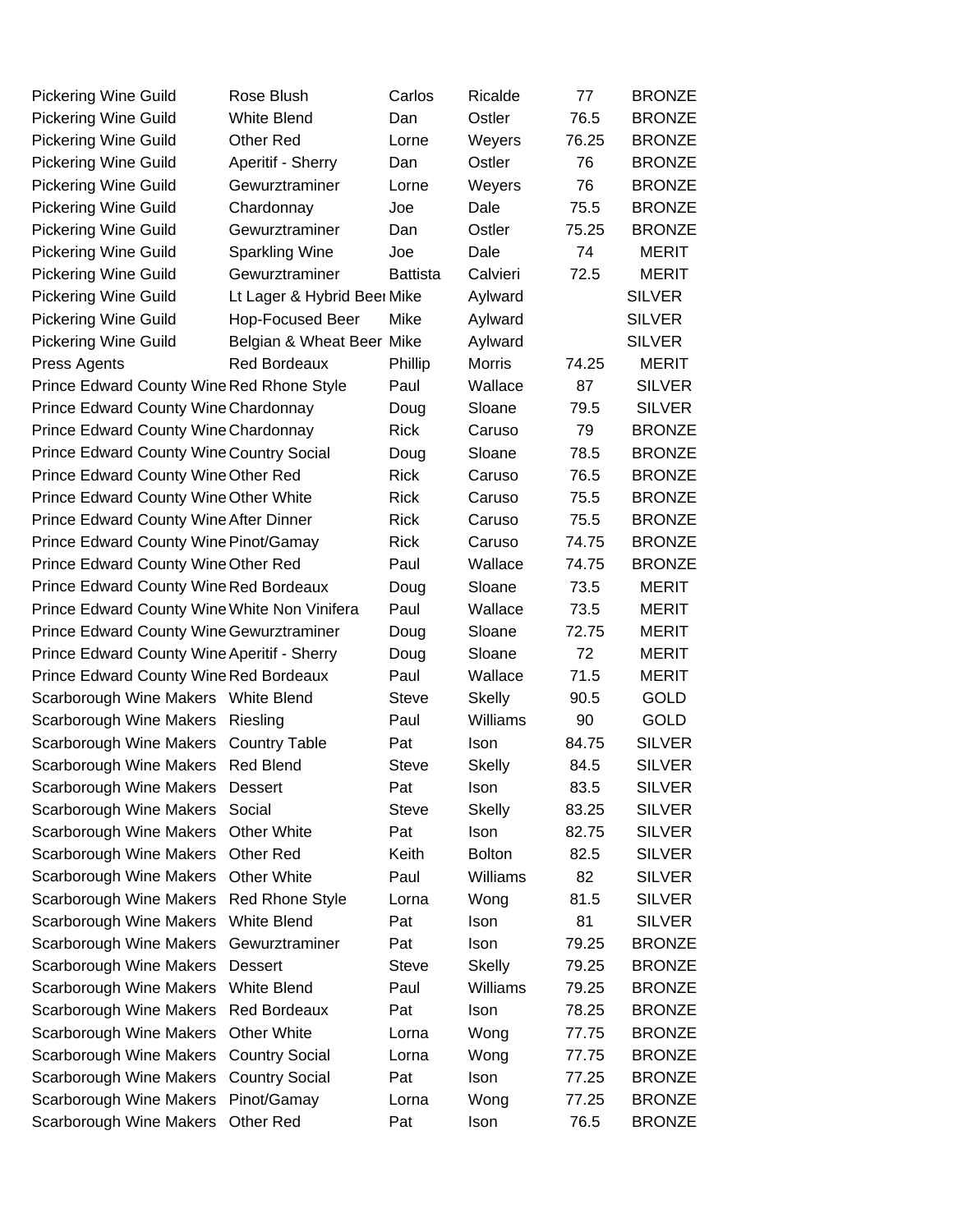| Scarborough Wine Makers White Non Vinifera   |                        | Steve        | <b>Skelly</b> | 75.75 | <b>BRONZE</b> |
|----------------------------------------------|------------------------|--------------|---------------|-------|---------------|
| Scarborough Wine Makers                      | <b>Other Red</b>       | Jim          | Howes         | 75.5  | <b>BRONZE</b> |
| Scarborough Wine Makers                      | <b>Country Social</b>  | Paul         | Williams      | 75    | <b>BRONZE</b> |
| Scarborough Wine Makers                      | <b>After Dinner</b>    | Lorna        | Wong          | 74    | <b>MERIT</b>  |
| Scarborough Wine Makers                      | Riesling               | <b>Steve</b> | <b>Skelly</b> | 73.5  | <b>MERIT</b>  |
| Scarborough Wine Makers                      | Rose Blush             | Steve        | <b>Skelly</b> | 71.2  | MERIT         |
| Scarborough Wine Makers                      | <b>Country Social</b>  | <b>Steve</b> | <b>Skelly</b> | 0     |               |
| South Coast Wine Club                        | <b>Red Rhone Style</b> | Tamio        | Tateno        | 85.25 | <b>SILVER</b> |
| South Coast Wine Club                        | <b>Red Blend</b>       | Herb         | Taylor        | 81.5  | <b>SILVER</b> |
| South Coast Wine Club                        | <b>Red Blend</b>       | Tamio        | Tateno        | 78    | <b>BRONZE</b> |
| South Coast Wine Club                        | <b>Red Bordeaux</b>    | Larry        | Witzel        | 75.5  | <b>BRONZE</b> |
| South Coast Wine Club                        | White Non Vinifera     | Herb         | Taylor        | 74    | <b>MERIT</b>  |
| South Coast Wine Club                        | White Non Vinifera     | Garry        | Turner        | 71.75 | <b>MERIT</b>  |
| St. Thomas Grapebusters W Cider              |                        | Jack         | Gootjes       | 91.75 | <b>GOLD</b>   |
| St. Thomas Grapebusters W Country Table      |                        | Martin       | Nygard        | 91.75 | <b>GOLD</b>   |
| St. Thomas Grapebusters W Cider              |                        | Martin       | Nygard        | 91.5  | GOLD          |
| St. Thomas Grapebusters W Dessert            |                        | Bill         | Thornton      | 91.5  | <b>GOLD</b>   |
| St. Thomas Grapebusters W Sparkling Wine     |                        | Ken          | Vojin         | 91    | <b>GOLD</b>   |
| St. Thomas Grapebusters W Dessert            |                        | Glen         | Graham        | 90.75 | <b>GOLD</b>   |
| St. Thomas Grapebusters W Country Table      |                        | Bill         | Thornton      | 90.75 | <b>GOLD</b>   |
| St. Thomas Grapebusters W Chardonnay         |                        | Glen         | Graham        | 90.5  | <b>GOLD</b>   |
| St. Thomas Grapebusters W Other White        |                        | Glen         | Graham        | 90.5  | <b>GOLD</b>   |
| St. Thomas Grapebusters W Other White        |                        | Bill         | Thornton      | 90.25 | <b>GOLD</b>   |
| St. Thomas Grapebusters W After Dinner       |                        | Bill         | Thornton      | 90.25 | <b>GOLD</b>   |
| St. Thomas Grapebusters W Dessert            |                        | Shirley      | Vojin         | 90    | <b>GOLD</b>   |
| St. Thomas Grapebusters W Icewine Style      |                        | Martin       | Nygard        | 89.5  | <b>GOLD</b>   |
| St. Thomas Grapebusters W Rose Blush         |                        | Bill         | Thornton      | 89    | <b>SILVER</b> |
| St. Thomas Grapebusters W Sparkling Wine     |                        | Martin       | Nygard        | 88.25 | <b>SILVER</b> |
| St. Thomas Grapebusters W Cider              |                        | Bill         | Thornton      | 87.5  | <b>SILVER</b> |
| St. Thomas Grapebusters W Dessert            |                        | Martin       | Nygard        | 87.25 | <b>SILVER</b> |
| St. Thomas Grapebusters W Sparkling Wine     |                        | Bill         | Thornton      | 87    | <b>SILVER</b> |
| St. Thomas Grapebusters W Rose Blush         |                        | Keith        | Hindley       | 86.5  | <b>SILVER</b> |
| St. Thomas Grapebusters W Country Social     |                        | Martin       | Nygard        | 86.33 | <b>SILVER</b> |
| St. Thomas Grapebusters W Sparkling Wine     |                        | Emile        | Thibault      | 86.2  | <b>SILVER</b> |
| St. Thomas Grapebusters W Red Blend          |                        | Glen         | Graham        | 86    | <b>SILVER</b> |
| St. Thomas Grapebusters W White Blend        |                        | Glen         | Graham        | 85.75 | <b>SILVER</b> |
| St. Thomas Grapebusters W Riesling           |                        | Emile        | Thibault      | 84.75 | <b>SILVER</b> |
| St. Thomas Grapebusters W Red Non Vinifera   |                        | Glen         | Graham        | 84.5  | <b>SILVER</b> |
| St. Thomas Grapebusters W Red Bordeaux       |                        | Martin       | Nygard        | 84.5  | <b>SILVER</b> |
| St. Thomas Grapebusters W White Non Vinifera |                        | Gerry        | Den Hartog    | 84    | <b>SILVER</b> |
| St. Thomas Grapebusters W Other White        |                        | Jack         | Gootjes       | 84    | <b>SILVER</b> |
| St. Thomas Grapebusters W Red Rhone Style    |                        | Martin       | Nygard        | 84    | <b>SILVER</b> |
| St. Thomas Grapebusters W Red Bordeaux       |                        | Emile        | Thibault      | 84    | <b>SILVER</b> |
| St. Thomas Grapebusters W Other White        |                        | <b>Dick</b>  | Beam          | 83.75 | <b>SILVER</b> |
| St. Thomas Grapebusters W Gewurztraminer     |                        | Glen         | Graham        | 83.75 | <b>SILVER</b> |
| St. Thomas Grapebusters W After Dinner       |                        | <b>Dick</b>  | Beam          | 83.5  | <b>SILVER</b> |
| St. Thomas Grapebusters W Dessert            |                        | Emile        | Thibault      | 83.25 | <b>SILVER</b> |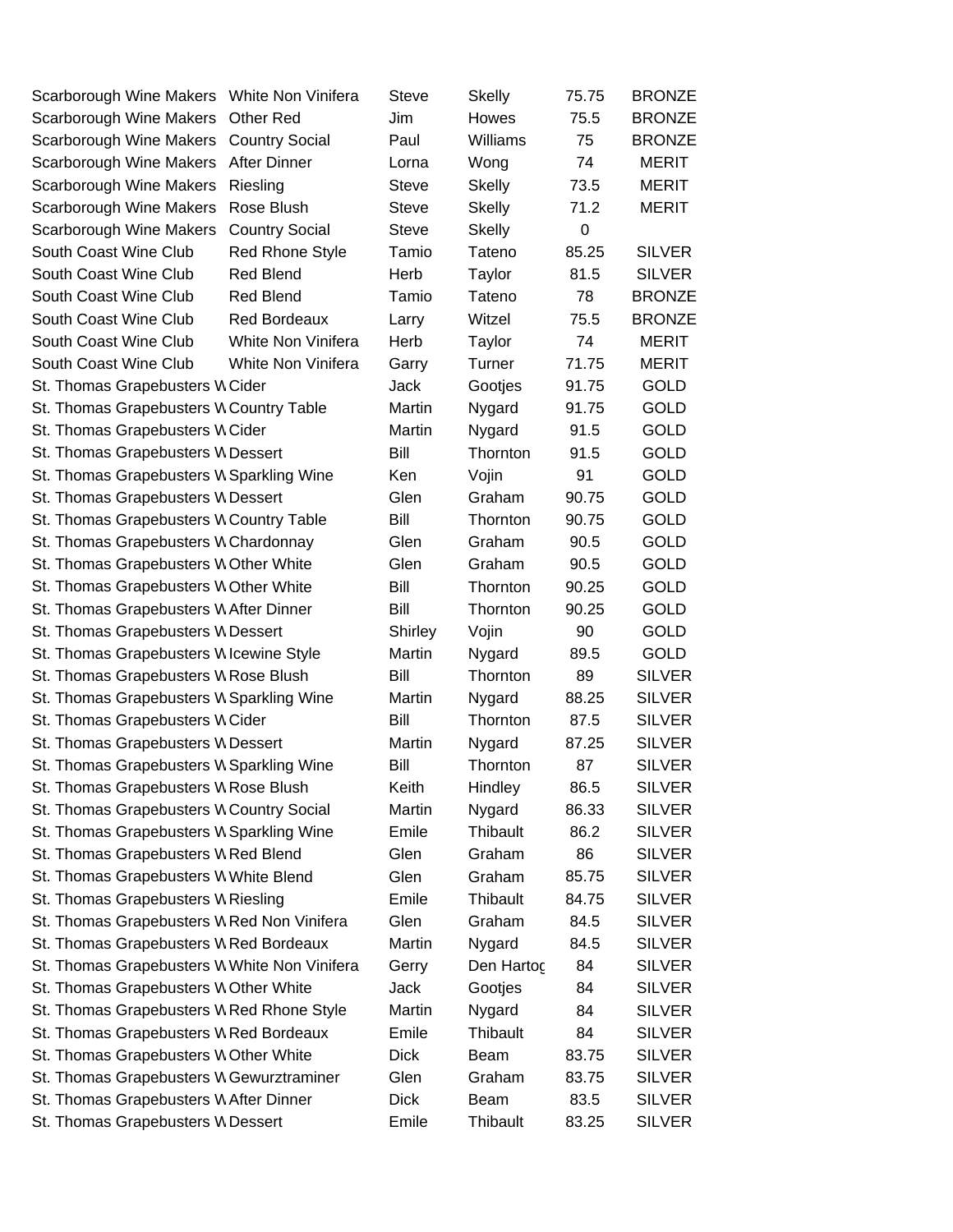| St. Thomas Grapebusters W Other White        | Martin       | Nygard             | 83    | <b>SILVER</b> |
|----------------------------------------------|--------------|--------------------|-------|---------------|
| St. Thomas Grapebusters W White Blend        | Bill         | Thornton           | 83    | <b>SILVER</b> |
| St. Thomas Grapebusters W Country Social     | Bill         | Thornton           | 83    | <b>SILVER</b> |
| St. Thomas Grapebusters W Red Blend          | Keith        | Hindley            | 82.75 | <b>SILVER</b> |
| St. Thomas Grapebusters W Red Rhone Style    | Keith        | Hindley            | 82.5  | <b>SILVER</b> |
| St. Thomas Grapebusters W Country Social     | Shirley      | Vojin              | 82.33 | <b>SILVER</b> |
| St. Thomas Grapebusters W Red Bordeaux       | <b>Dick</b>  | Beam               | 82.25 | <b>SILVER</b> |
| St. Thomas Grapebusters W Riesling           | <b>Dick</b>  | <b>Beam</b>        | 82.25 | <b>SILVER</b> |
| St. Thomas Grapebusters W Social             | Glen         | Graham             | 82.25 | <b>SILVER</b> |
| St. Thomas Grapebusters W Red Blend          | Jack         | Gootjes            | 82    | <b>SILVER</b> |
| St. Thomas Grapebusters W Chardonnay         | Keith        | Hindley            | 82    | <b>SILVER</b> |
| St. Thomas Grapebusters W Red Non Vinifera   | Martin       | Nygard             | 82    | <b>SILVER</b> |
| St. Thomas Grapebusters W Red Blend          | Bill         | Thornton           | 82    | <b>SILVER</b> |
| St. Thomas Grapebusters W Aperitif - Sherry  | Jim          | Webster            | 82    | <b>SILVER</b> |
| St. Thomas Grapebusters W Red Blend          | Emile        | Thibault           | 81.75 | <b>SILVER</b> |
| St. Thomas Grapebusters W Cider              | Emile        | Thibault           | 81.75 | <b>SILVER</b> |
| St. Thomas Grapebusters W Pinot/Gamay        | Bill         | Thornton           | 81.75 | <b>SILVER</b> |
| St. Thomas Grapebusters W Other White        | Gerry        | Den Hartog         | 81.25 | <b>SILVER</b> |
| St. Thomas Grapebusters W Red Non Vinifera   | Gerry        | Den Hartoc         | 81.25 | <b>SILVER</b> |
| St. Thomas Grapebusters W Red Non Vinifera   | Keith        | Hindley            | 81    | <b>SILVER</b> |
| St. Thomas Grapebusters W White Non Vinifera | Bill         | Thornton           | 80.75 | <b>SILVER</b> |
| St. Thomas Grapebusters W White Non Vinifera | <b>Dick</b>  | Beam               | 80.5  | <b>SILVER</b> |
| St. Thomas Grapebusters W Cider              | Gerry        | Den Hartog         | 80.5  | <b>SILVER</b> |
| St. Thomas Grapebusters W Other Red          | Martin       | Nygard             | 80.5  | <b>SILVER</b> |
| St. Thomas Grapebusters W Social             | Bill         | Thornton           | 80.5  | <b>SILVER</b> |
| St. Thomas Grapebusters W Red Rhone Style    | Bill         | Thornton           | 80.25 | <b>SILVER</b> |
| St. Thomas Grapebusters W Chardonnay         | Emile        | Thibault           | 80    | <b>SILVER</b> |
| St. Thomas Grapebusters W Other Red          | Emile        | Thibault           | 80    | <b>SILVER</b> |
| St. Thomas Grapebusters W Red Rhone Style    | Glen         | Graham             | 79.75 | <b>SILVER</b> |
| St. Thomas Grapebusters W White Non Vinifera | Martin       |                    | 79.5  | <b>SILVER</b> |
| St. Thomas Grapebusters W Riesling           |              | Nygard             | 79    | <b>BRONZE</b> |
| St. Thomas Grapebusters W Gewurztraminer     | Jack<br>Jack | Gootjes<br>Gootjes | 79    | <b>BRONZE</b> |
|                                              | Emile        | Thibault           |       |               |
| St. Thomas Grapebusters W After Dinner       |              |                    | 79    | <b>BRONZE</b> |
| St. Thomas Grapebusters W Aperitif - Sherry  | Bill         | Thornton           | 79    | <b>BRONZE</b> |
| St. Thomas Grapebusters W Red Bordeaux       | Bill         | Thornton           | 79    | <b>BRONZE</b> |
| St. Thomas Grapebusters W Pinot/Gamay        | Emile        | Thibault           | 78.75 | <b>BRONZE</b> |
| St. Thomas Grapebusters W Red Blend          | Martin       | Nygard             | 78.33 | <b>BRONZE</b> |
| St. Thomas Grapebusters W Icewine Style      | Emile        | Thibault           | 78.25 | <b>BRONZE</b> |
| St. Thomas Grapebusters W After Dinner       | Martin       | Nygard             | 78    | <b>BRONZE</b> |
| St. Thomas Grapebusters W Aperitif - Sherry  | Gerry        | Den Hartog         | 77.75 | <b>BRONZE</b> |
| St. Thomas Grapebusters W Red Bordeaux       | Gerry        | Den Hartog         | 77.67 | <b>BRONZE</b> |
| St. Thomas Grapebusters W Aperitif - Sherry  | Jill         | Hindley            | 77.67 | <b>BRONZE</b> |
| St. Thomas Grapebusters W Aperitif - Sherry  | Martin       | Nygard             | 77.67 | <b>BRONZE</b> |
| St. Thomas Grapebusters W Chardonnay         | Gerry        | Den Hartog         | 77.5  | <b>BRONZE</b> |
| St. Thomas Grapebusters W Rose Blush         | Martin       | Nygard             | 77.5  | <b>BRONZE</b> |
| St. Thomas Grapebusters W Social             | Jack         | Gootjes            | 77.25 | <b>BRONZE</b> |
| St. Thomas Grapebusters W Country Table      | Shirley      | Vojin              | 77.25 | <b>BRONZE</b> |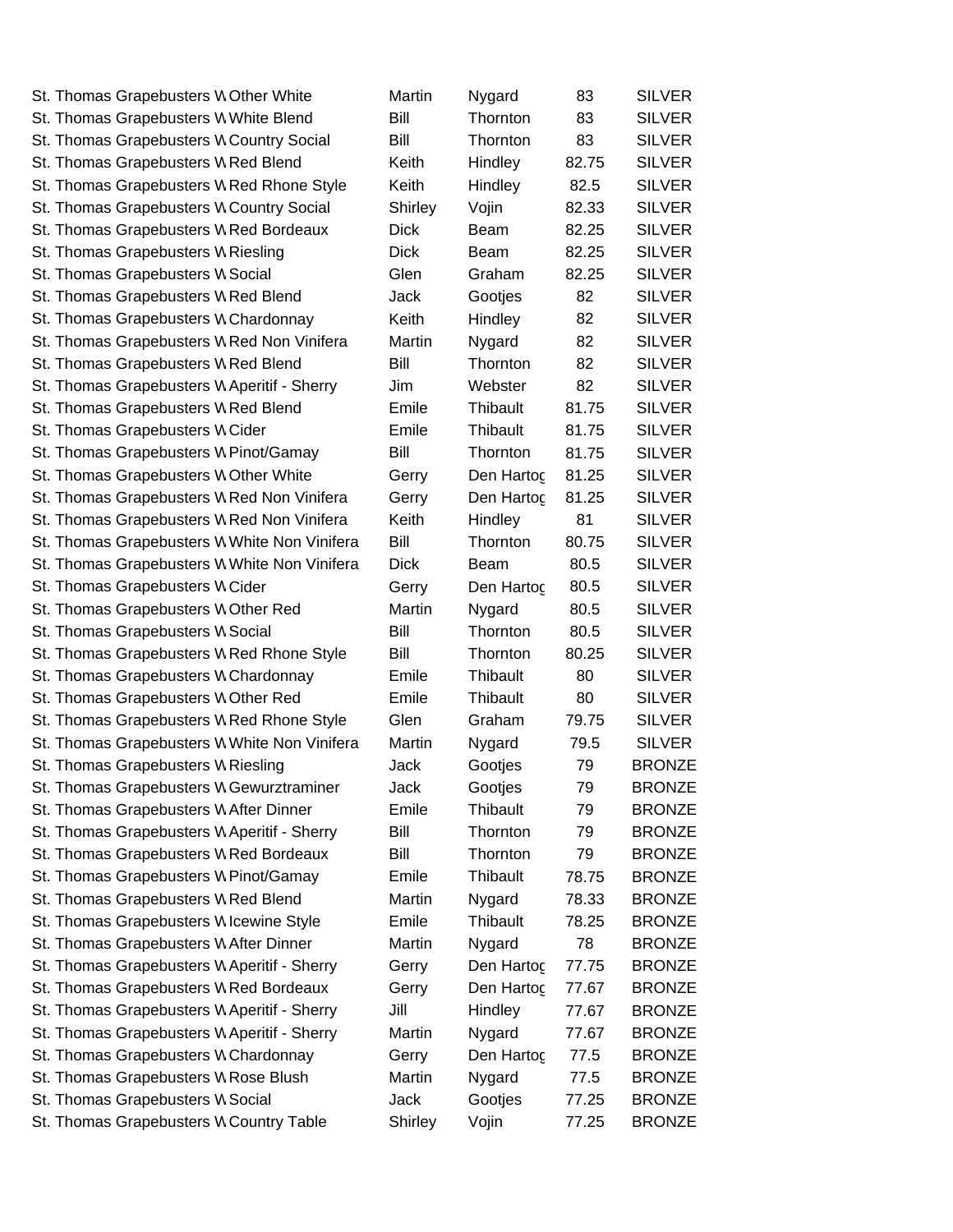| St. Thomas Grapebusters W Aperitif - Sherry |                                                        | Gerry   | Den Hartog      | 77          | <b>BRONZE</b> |
|---------------------------------------------|--------------------------------------------------------|---------|-----------------|-------------|---------------|
|                                             | St. Thomas Grapebusters W Red Rhone Style              | Jack    | Gootjes         | 77          | <b>BRONZE</b> |
| St. Thomas Grapebusters W Country Social    |                                                        | Glen    | Graham          | 77          | <b>BRONZE</b> |
|                                             | St. Thomas Grapebusters W White Non Vinifera           | Ken     | Vojin           | 76.67       | <b>BRONZE</b> |
| St. Thomas Grapebusters W Other White       |                                                        | Emile   | Thibault        | 76.25       | <b>BRONZE</b> |
| St. Thomas Grapebusters W Red Bordeaux      |                                                        | Jim     | Webster         | 76.25       | <b>BRONZE</b> |
| St. Thomas Grapebusters W Country Social    |                                                        | Gerry   | Den Hartog      | 76          | <b>BRONZE</b> |
| St. Thomas Grapebusters W Other White       |                                                        | Keith   | Hindley         | 76          | <b>BRONZE</b> |
|                                             | St. Thomas Grapebusters W Red Non Vinifera             | Bill    | Thornton        | 76          | <b>BRONZE</b> |
| St. Thomas Grapebusters W Pinot/Gamay       |                                                        | Keith   | Hindley         | 75.5        | <b>BRONZE</b> |
|                                             | St. Thomas Grapebusters W White Non Vinifera           | Emile   | Thibault        | 75.5        | <b>BRONZE</b> |
| St. Thomas Grapebusters W Chardonnay        |                                                        | Bill    | Thornton        | 75.5        | <b>BRONZE</b> |
| St. Thomas Grapebusters W After Dinner      |                                                        | Jim     | Webster         | 75          | <b>BRONZE</b> |
| St. Thomas Grapebusters W Icewine Style     |                                                        | Bill    | Thornton        | 73.75       | <b>MERIT</b>  |
| St. Thomas Grapebusters W Social            |                                                        | Jill    | Hindley         | 73.25       | <b>MERIT</b>  |
| St. Thomas Grapebusters W Country Table     |                                                        | Jim     | Webster         | 73.25       | <b>MERIT</b>  |
| St. Thomas Grapebusters W Riesling          |                                                        | Martin  | Nygard          | 73          | <b>MERIT</b>  |
| St. Thomas Grapebusters W White Blend       |                                                        | Martin  | Nygard          | 72.75       | <b>MERIT</b>  |
|                                             | St. Thomas Grapebusters W Gewurztraminer               | Bill    | Thornton        | 72          | <b>MERIT</b>  |
| St. Thomas Grapebusters W Riesling          |                                                        | Bill    | Thornton        | 69.75       | <b>MERIT</b>  |
| St. Thomas Grapebusters W Riesling          |                                                        | Glen    | Graham          | $\mathbf 0$ |               |
|                                             | St. Thomas Grapebusters WLt Lager & Hybrid Beer Martin |         | Nygard          |             | <b>SILVER</b> |
|                                             | St. Thomas Grapebusters W Roasted & Smoked Be Martin   |         | Nygard          |             | <b>SILVER</b> |
|                                             | St. Thomas Grapebusters W Belgian & Wheat Beer Martin  |         | Nygard          |             | <b>SILVER</b> |
|                                             | St. Thomas Grapebusters W Hop-Focused Beer             | Bill    | Thornton        |             | <b>BRONZE</b> |
|                                             | St. Thomas Grapebusters W Malt-Focused Beer            | Bill    | Thornton        |             | <b>BRONZE</b> |
|                                             | St. Thomas Grapebusters WLt Lager & Hybrid Beer Bill   |         | Thornton        |             | <b>GOLD</b>   |
|                                             | St. Thomas Grapebusters W Roasted & Smoked             | Bill    | Thornton        |             | <b>SILVER</b> |
|                                             | St. Thomas Grapebusters W Belgian & Wheat Beer Bill    |         | Thornton        |             | <b>SILVER</b> |
|                                             | St. Thomas Grapebusters W Roasted & Smoked Be Ken      |         | Vojin           |             | <b>SILVER</b> |
| The Cambridge Club                          | <b>Red Bordeaux</b>                                    | Dave    | <b>Beattie</b>  | 84.5        | <b>SILVER</b> |
| The Cambridge Club                          | <b>Red Blend</b>                                       | Dave    | <b>Beattie</b>  | 84.25       | <b>SILVER</b> |
| The Cambridge Club                          | Aperitif - Sherry                                      | Peter   | Ferguson        | 84.25       | <b>SILVER</b> |
| The Cambridge Club                          | Dessert                                                | Dave    | <b>Beattie</b>  | 83          | <b>SILVER</b> |
| The Cambridge Club                          | Cider                                                  | Patti   | Polfuss         | 82.5        | <b>SILVER</b> |
| The Cambridge Club                          | <b>Country Social</b>                                  | Ruthann | Moore           | 81.5        | <b>SILVER</b> |
| The Cambridge Club                          | Other Red                                              | Ruthann | Moore           | 81          | <b>SILVER</b> |
| The Cambridge Club                          | Social                                                 | Patti   | <b>Polfuss</b>  | 79.25       | <b>BRONZE</b> |
|                                             | After Dinner                                           |         | M Mellen        |             |               |
| The Cambridge Club                          |                                                        | Morley  |                 | 78.5        | <b>BRONZE</b> |
| The Cambridge Club                          | <b>Red Rhone Style</b>                                 | Dave    | <b>Beattie</b>  | 78.25       | <b>BRONZE</b> |
| The Cambridge Club                          | Rose Blush                                             | Ruthann | Moore           | 77.75       | <b>BRONZE</b> |
| The Cambridge Club                          | <b>Other White</b>                                     | Patti   | Polfuss         | 77.5        | <b>BRONZE</b> |
| The Cambridge Club                          | Aperitif - Sherry                                      | Morley  | <b>M</b> Mellen | 76          | <b>BRONZE</b> |
| The Cambridge Club                          | Gewurztraminer                                         | Morley  | Mellen          | 75          | <b>BRONZE</b> |
| The Cambridge Club                          | Riesling                                               | Dave    | <b>Beattie</b>  | 72          | MERIT         |
| The Cambridge Club                          | <b>Sparkling Wine</b>                                  | Peter   | Ferguson        | 0           |               |
| The Corkscrew Society                       | Other White                                            | Dave    | <b>Brown</b>    | 90.5        | GOLD          |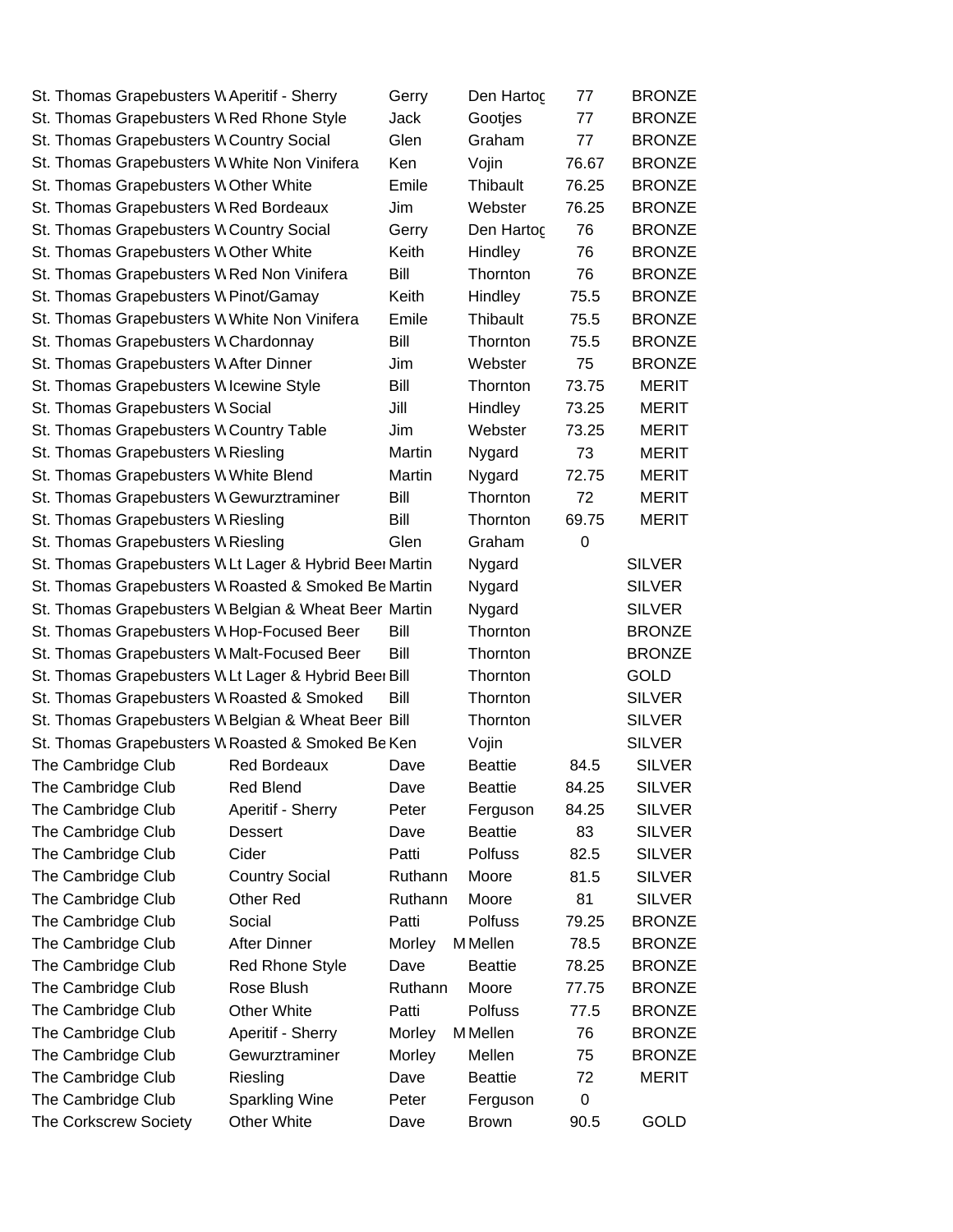| The Corkscrew Society        | Sparkling Wine         | Gary              | Frankow         | 90.4  | <b>GOLD</b>   |
|------------------------------|------------------------|-------------------|-----------------|-------|---------------|
| The Corkscrew Society        | Rose Blush             | Dave              | <b>Brown</b>    | 86.5  | <b>SILVER</b> |
| <b>The Corkscrew Society</b> | <b>Red Bordeaux</b>    | Dan               | Montgomer       | 86.5  | <b>SILVER</b> |
| The Corkscrew Society        | <b>Sparkling Wine</b>  | <b>Bob</b>        | Stalder         | 85.5  | <b>SILVER</b> |
| <b>The Corkscrew Society</b> | <b>White Blend</b>     | Clive             | Woolner         | 85.25 | <b>SILVER</b> |
| The Corkscrew Society        | <b>Red Bordeaux</b>    | Clive             | Woolner         | 85    | <b>SILVER</b> |
| The Corkscrew Society        | Riesling               | Dave              | <b>Brown</b>    | 84.75 | <b>SILVER</b> |
| The Corkscrew Society        | <b>Red Rhone Style</b> | Clive             | Woolner         | 84.75 | <b>SILVER</b> |
| The Corkscrew Society        | Rose Blush             | Clive             | Woolner         | 84.25 | <b>SILVER</b> |
| The Corkscrew Society        | Chardonnay             | Dan               | Montgomer       | 83    | <b>SILVER</b> |
| The Corkscrew Society        | <b>Red Rhone Style</b> | Dan               | Montgomer       | 83    | <b>SILVER</b> |
| The Corkscrew Society        | <b>Other White</b>     | <b>Bob</b>        | <b>Stalder</b>  | 82.5  | <b>SILVER</b> |
| The Corkscrew Society        | <b>Red Rhone Style</b> | Glenn             | Thomson         | 82.5  | <b>SILVER</b> |
| The Corkscrew Society        | Riesling               | Dan               | Montgomer       | 82    | <b>SILVER</b> |
| The Corkscrew Society        | Gewurztraminer         | Dave              | <b>Brown</b>    | 81.75 | <b>SILVER</b> |
| The Corkscrew Society        | <b>White Blend</b>     | Dave              | <b>Brown</b>    | 81    | <b>SILVER</b> |
| The Corkscrew Society        | Riesling               | Gary              | Frankow         | 81    | <b>SILVER</b> |
| The Corkscrew Society        | White Non Vinifera     | Clive             | Woolner         | 81    | <b>SILVER</b> |
| <b>The Corkscrew Society</b> | Social                 | Dave              | <b>Brown</b>    | 80.5  | <b>SILVER</b> |
| The Corkscrew Society        | Gewurztraminer         | Gary              | Frankow         | 80.25 | <b>SILVER</b> |
| The Corkscrew Society        | Riesling               | <b>Bob</b>        | <b>Stalder</b>  | 80.25 | <b>SILVER</b> |
| The Corkscrew Society        | <b>White Blend</b>     | Gary              | Frankow         | 79.25 | <b>BRONZE</b> |
| The Corkscrew Society        | White Non Vinifera     | Gary              | Frankow         | 79.25 | <b>BRONZE</b> |
| The Corkscrew Society        | Pinot/Gamay            | Dan               | Montgomer       | 78.75 | <b>BRONZE</b> |
| The Corkscrew Society        | Pinot/Gamay            | Jean-Pierr Schoch |                 | 78    | <b>BRONZE</b> |
| The Corkscrew Society        | Pinot/Gamay            | Clive             | Woolner         | 77.75 | <b>BRONZE</b> |
| The Corkscrew Society        | Other White            | Gary              | Frankow         | 77.5  | <b>BRONZE</b> |
| The Corkscrew Society        | <b>Other White</b>     | Dan               | Montgomer       | 76.75 | <b>BRONZE</b> |
| The Corkscrew Society        | Pinot/Gamay            | <b>Bob</b>        | <b>Stalder</b>  | 76.5  | <b>BRONZE</b> |
| <b>The Corkscrew Society</b> | <b>After Dinner</b>    | Glenn             | Thomson         | 76.25 | <b>BRONZE</b> |
| <b>The Corkscrew Society</b> | <b>Other White</b>     | Clive             | Woolner         | 73.75 | <b>MERIT</b>  |
| Vinbon                       | Chardonnay             | Lino              | Della Motta     | 86.75 | <b>SILVER</b> |
| Vinbon                       | <b>Red Rhone Style</b> | Paolo             | Francescar      | 86.25 | <b>SILVER</b> |
| Vinbon                       | Pinot/Gamay            | <b>Rick</b>       | Calderoni       | 81.67 | <b>SILVER</b> |
| Vinbon                       | <b>Red Bordeaux</b>    | Marco             | Locilento       | 78.25 | <b>BRONZE</b> |
| Vinbon                       | <b>Red Rhone Style</b> | Max               | <b>Borrelli</b> | 71.5  | <b>MERIT</b>  |
| Vinbon                       | Chardonnay             | Marco             | Locilento       |       |               |
| <b>West Toronto Vintners</b> | Social                 | Steve             | Kampers         | 92.25 | <b>GOLD</b>   |
| <b>West Toronto Vintners</b> | White Blend            | <b>Steve</b>      | Kampers         | 91.5  | <b>GOLD</b>   |
| <b>West Toronto Vintners</b> | Pinot/Gamay            | Steve             | Kampers         | 91.25 | GOLD          |
| <b>West Toronto Vintners</b> | Dessert                | <b>Steve</b>      | Kampers         | 89.75 | GOLD          |
| <b>West Toronto Vintners</b> | Rose Blush             | <b>Steve</b>      | Kampers         | 87    | <b>SILVER</b> |
| <b>West Toronto Vintners</b> | Icewine Style          | <b>Steve</b>      | Kampers         | 86.5  | <b>SILVER</b> |
| <b>West Toronto Vintners</b> | <b>Other White</b>     | <b>Steve</b>      | Kampers         | 84    | <b>SILVER</b> |
| <b>West Toronto Vintners</b> | <b>Red Bordeaux</b>    | Steve             | Kampers         | 83    | <b>SILVER</b> |
| <b>West Toronto Vintners</b> | Chardonnay             | Steve             | Kampers         | 82.5  | <b>SILVER</b> |
| <b>West Toronto Vintners</b> | Other Red              | <b>Steve</b>      | Kampers         | 80.75 | <b>SILVER</b> |